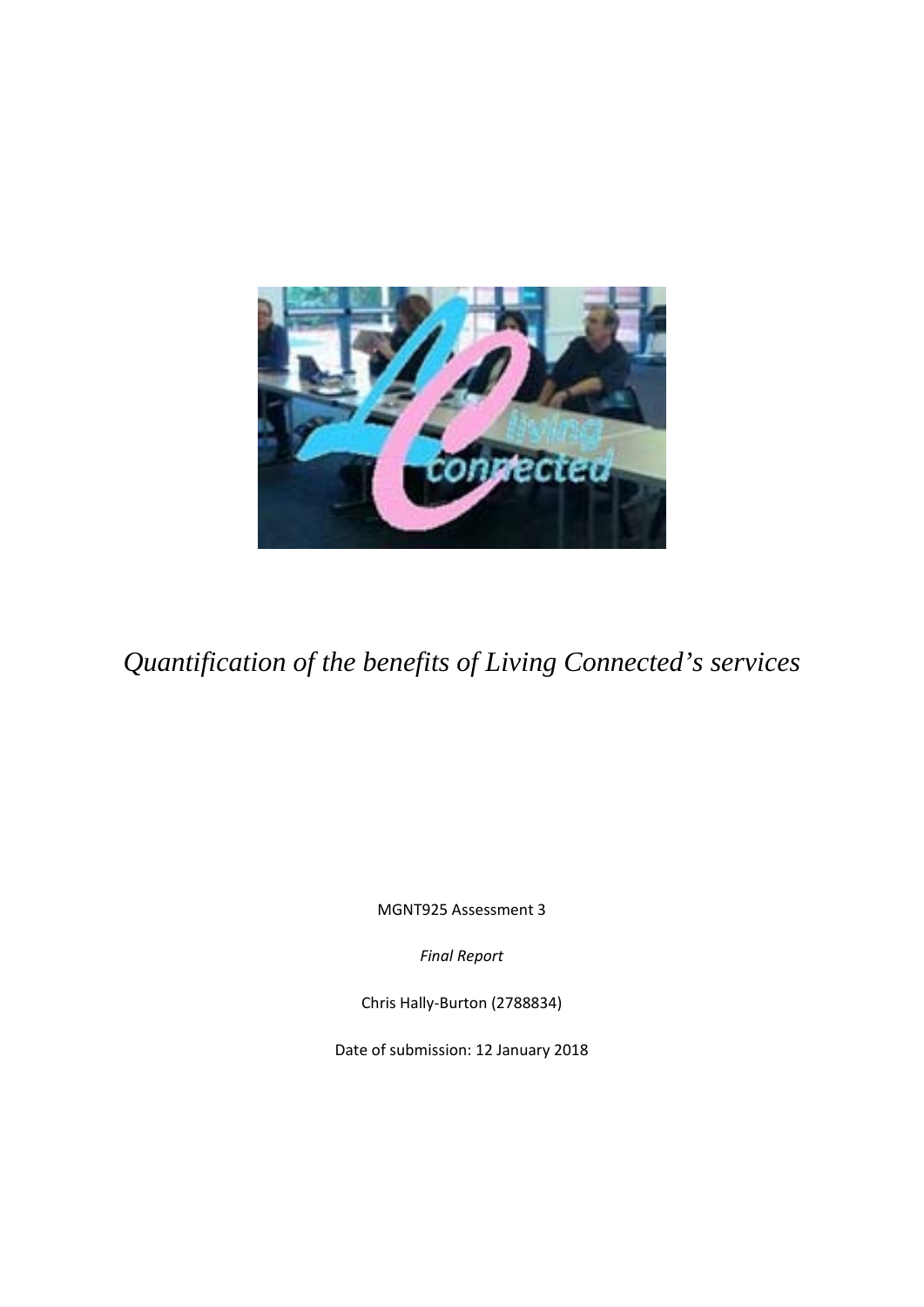#### Executive Summary

Senior citizens are at risk of falling on the wrong side of the digital divide due to their relatively low take up of the internet. Research suggests this low take up is due to issues surrounding ability, affordability and accessibility. Living Connected are addressing these issues by providing seniors with introductory and personalised training in online activity. They are seeking funding to maintain the affordability of their services and extend their reach. To assist in obtaining that funding, they are engaging in a marketing campaign, and are looking for quantification of the benefits of their services to use as marketing material. The purpose of this report is to provide that benefit quantification.

A stakeholder analysis identified that the five key stakeholders in Living Connected's services are senior citizens, private enterprise, not-for-profit organisations, the public sector and society in general. Stakeholder interests provided the impetus for a literature review, which indicated that the benefits for senior citizens included social inclusion, improved physical and mental health, mental stimulation, increased independence and financial benefits from being able to transact online. Benefits for business come from the efficiency and productivity improvements associated with online trading. Not‐for‐profit organisations benefit by enhancing communication channels with potential contributors to their cause. Access to online government and public services benefits both the government in terms of efficiency and productivity advancements, as well as individuals saving time and experiencing increased convenience. Society benefits from seniors being more engaged in civic activity, and from carers' time being freed up to become more productive members of society.

An attempt was made to quantify the above benefits. In many instances, the material generated is broad data affecting the entire population, and more work is required to make it senior‐specific. Highlights of the quantification include:

- ‐ \$374 million expansion of My Health Record means that the government has a significant stake in seniors developing the appropriate skills to make use of the service
- ‐ 44% of elderly people living in care suffer depressive symptoms, and older men have the highest suicide rate in the country. Living Connected's services have the ability to address contributing factors such as social isolation, loneliness and cognitive decline
- ‐ Increased senior independence has the potential to delay the entry of individuals into nursing homes, saving pensioners up to \$692/fortnight and reducing the >9‐month waiting period that 1 in 6 Australians accepted into nursing homes have to face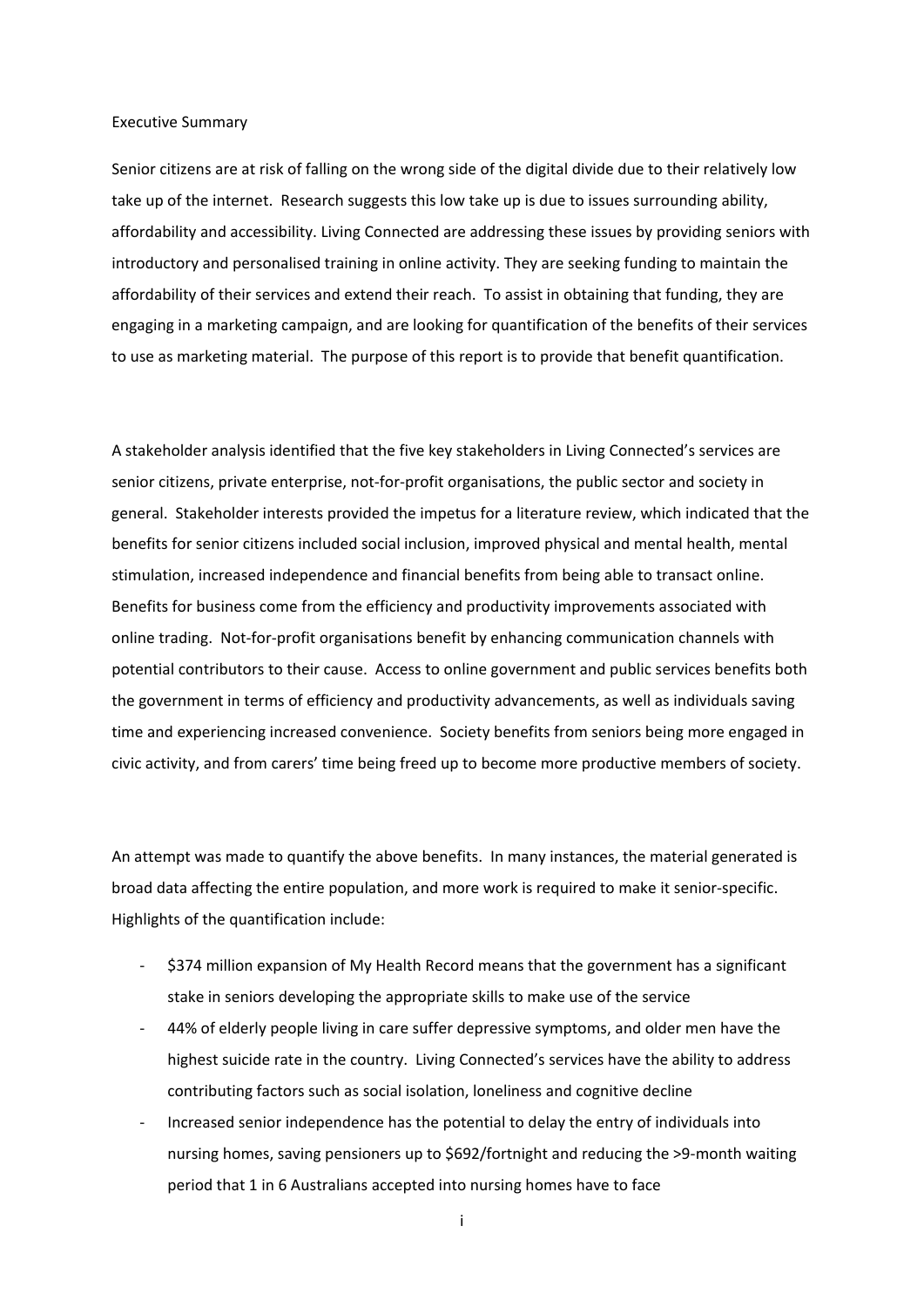- ‐ Online retail can save consumers 13% on average compared to shopping in store
- ‐ Growth in online retail is outstripping traditional "bricks and mortar" sales by nearly 7% per annum, but as the demographic with the most disposable income it is viral that senior citizens have the skills and desire to continue fuelling this growth
- ‐ Charitable donations from seniors are growing by more than 10% year‐on‐year. Use of social media is a critical pathway for not-for-profits to communicate with seniors and garner their support
- Online transactions cost the government 1/40 of face-to-face transactions, 1/30 of postal transactions and 1/16 of telephone transactions. The value to the government of giving seniors the ability to transact online is clear
- ‐ The economic value of volunteer support by carers over 65 in Victoria was calculated to be \$681 million
- ‐ 46% of carers are not in work and are not looking to work, and of those who are working or looking to work, 89% believe they are limited in the time that they can commit. Increased independence of seniors could free up these carers to become more productive members of society

These statistics can be used by Living Connected as part of their upcoming marketing campaign. The testimonials on the Living Connected website are a good source of primary data to quantify the value of social inclusion. It may be worth lobbying the Australian government to fund some research to gather more complete and senior‐specific data.

The way that this report categorises benefits according to the stakeholder group that they apply to should serve as a guide for Living Connected as to where they focus their fundraising efforts. It is important that Living Connected look beyond government institutions and promote their services to groups that will obviously benefit from them.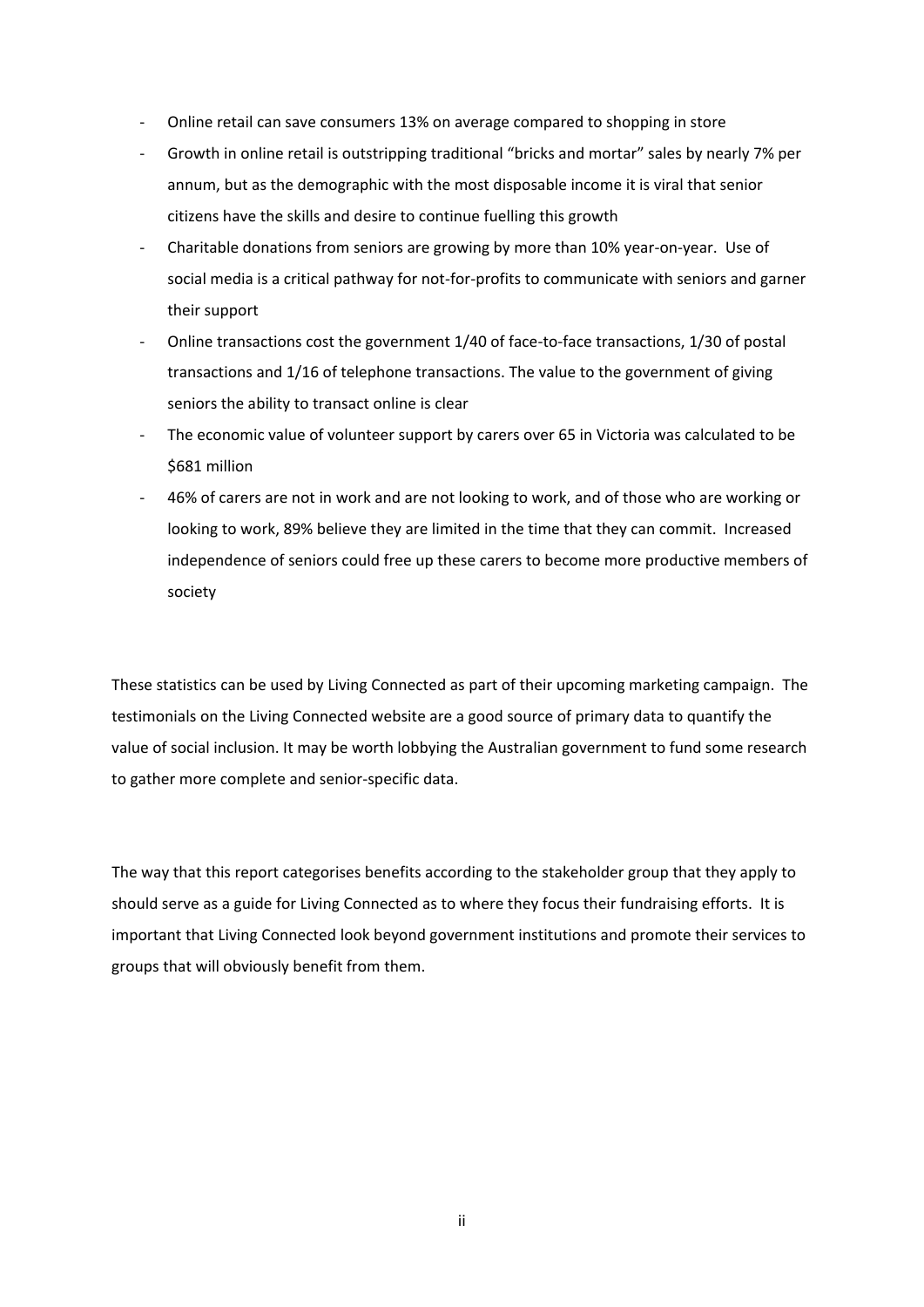# *Table of Contents*

| 1 |     |       |  |  |  |  |
|---|-----|-------|--|--|--|--|
| 2 |     |       |  |  |  |  |
|   | 2.1 |       |  |  |  |  |
|   |     | 2.1.1 |  |  |  |  |
|   |     | 2.1.2 |  |  |  |  |
|   |     | 2.1.3 |  |  |  |  |
|   |     | 2.1.4 |  |  |  |  |
|   |     | 2.1.5 |  |  |  |  |
|   | 2.2 |       |  |  |  |  |
|   | 2.3 |       |  |  |  |  |
|   | 2.4 |       |  |  |  |  |
|   | 2.5 |       |  |  |  |  |
|   | 2.6 |       |  |  |  |  |
| 3 |     |       |  |  |  |  |
|   | 3.1 |       |  |  |  |  |
|   |     | 3.1.1 |  |  |  |  |
|   |     | 3.1.2 |  |  |  |  |
|   |     | 3.1.3 |  |  |  |  |
|   |     | 3.1.4 |  |  |  |  |
|   | 3.2 |       |  |  |  |  |
|   | 3.3 |       |  |  |  |  |
|   | 3.4 |       |  |  |  |  |
|   | 3.5 |       |  |  |  |  |
| 4 |     |       |  |  |  |  |
| 5 |     |       |  |  |  |  |
| 6 |     |       |  |  |  |  |
| 7 |     |       |  |  |  |  |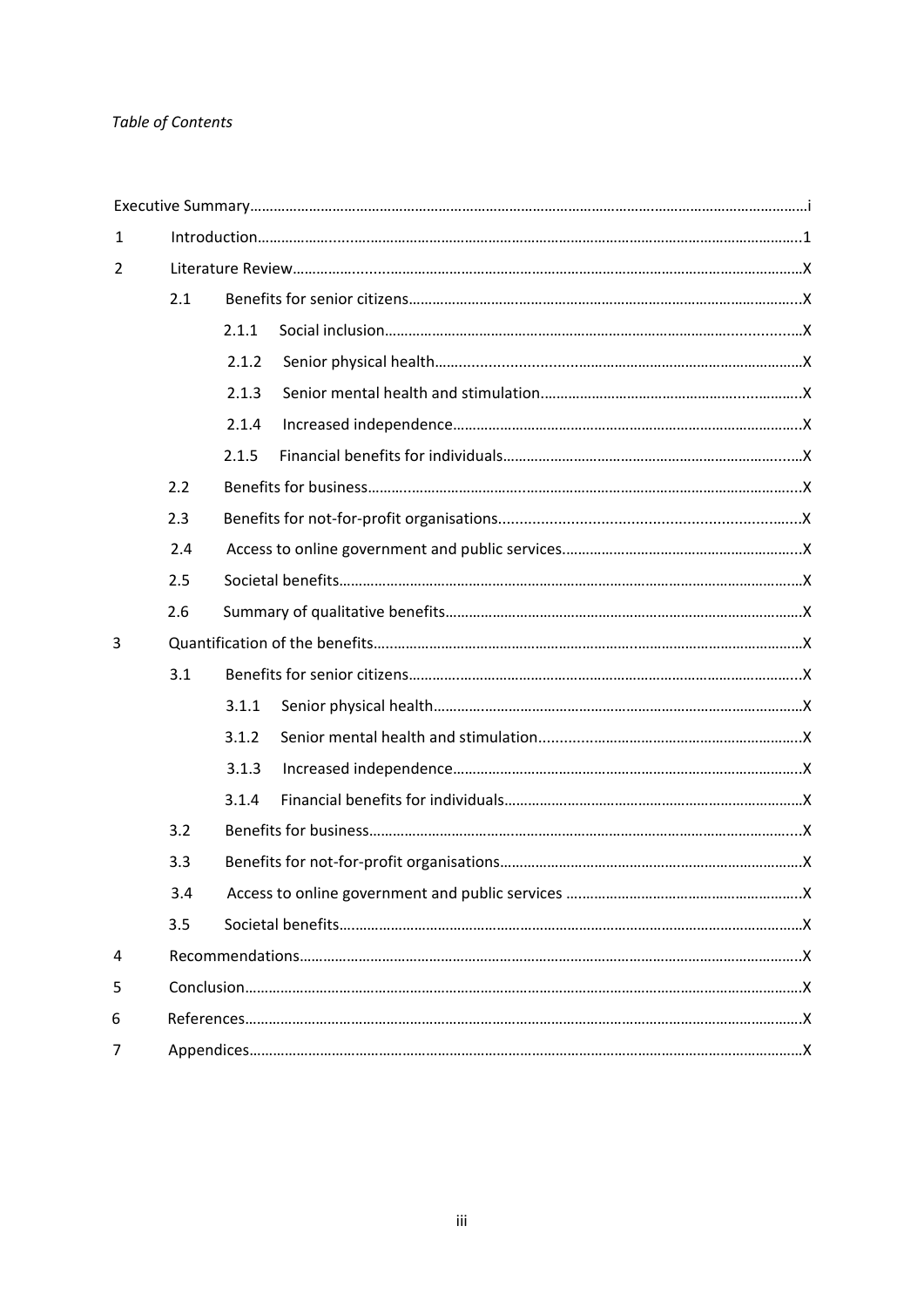#### 1 Introduction

Modern society is increasingly intertwined with digital technology, to the point where those that lack the access or appropriate skills to engage in online activity are at risk of being left behind. The Digital Divide refers to the economic or social inequality that results from different levels of utilisation of information technology (IT). The terms digital exclusion and digital inclusion are used interchangeably to describe the position of individuals or groups with respect to the digital divide.

The most recent statistics from the Australian Bureau of Statistics (ABS) suggest that only 51% of Australians over 65 years of age use the internet for personal use in a typical week (Hally‐Burton p. 1). This makes senior citizens prime candidates for digital exclusion in a world where many goods and services are becoming available either exclusively online or offline at a premium cost. Research indicates that the reasoning behind the low take-up of internet use amongst seniors can be broadly categorised as issues with affordability, accessibility and ability.

Living Connected seeks to break down these barriers by providing individualised and group IT training to senior citizens, allowing them to become more digitally active. Given a good proportion of their clients are pensioners, the affordability of their services is a top priority. Living Connected are seeking funding from government, not-for-profit (NFP) and private enterprise to assist with the affordability of their services and broaden their reach. To that end, they have engaged some undergraduate marketing students to generate material that can be used to entice potential contributors. Living Connected are hopeful this marketing campaign will be ready for implementation in early 2018.

The objective of this business research project is to generate a report that indicates the benefits of Living Connected's services, which will then be available as a resource for the marketing campaign. Research into the benefits of digital inclusion, particularly in Australia, is predominantly qualitative in nature. Living Connected are interested in quantifying some of these benefits, as they believe statistics and figures will have a greater impact on potential contributors to their cause. In seeking funding from government, NFP and private enterprise it is important that each of those parties can see the benefits that senior digital inclusion will have on their own outputs. Identifying who benefits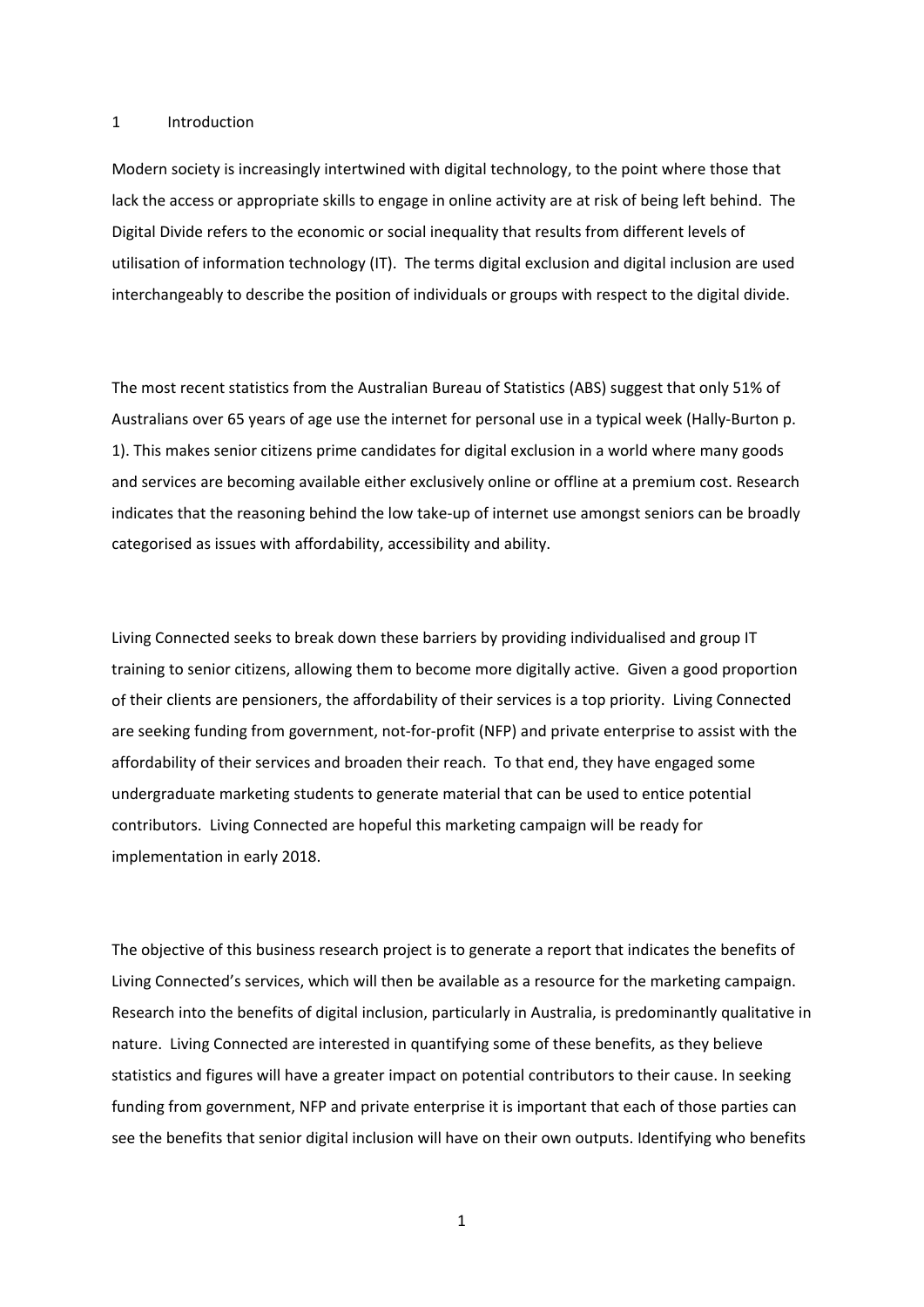most from their services should also indicate to Living Connected where the focus of their fundraising efforts should be.

This report identifies the key stakeholders in Living Connected's services, analysing their interests and identifying ways in which they might benefit from senior digital inclusion. A literature review is then carried out to understand what prior research suggests are the qualitative benefits of Living Connected's services to the identified stakeholders. The report then attempts to quantify some of the benefits identified in the literature review. At the conclusion of the report there are some recommendations for Living Connected to consider.

Given the limited timeframe of this research, the sources used to quantify the benefits are predominantly secondary data. With appropriate time and resources the use of primary data – perhaps in the form of surveys of Living Connected clients – would strengthen this report. There are also a number of examples of government sponsored studies into the benefits of digital inclusion carried out internationally that would be worth repeating in Australia given the right resources. In some instances this report quantifies the magnitude of the issue being addressed by digital inclusion without being able to link a value directly to the work of Living Connected. Whilst this information is not within the immediate scope of this report it does provide a sound basis for further investigation in the future.

## 2 Literature Review

A stakeholder analysis (Appendix A) was carried out to identify who held a stake in Living Connected's services, what level of influence they had and what their interests were. Some potential benefits of Living Connected's services were also listed in an attempt to develop key themes for the subsequent literature review. Broadly, the stakeholders to be considered are senior citizens, private enterprise, NFP organisations, the public sector and society in general.

Following on from the stakeholder analysis, a review of the literature was carried out to identify the potential benefits of Living Connected's services. The findings of the literature review are discussed in the following sections.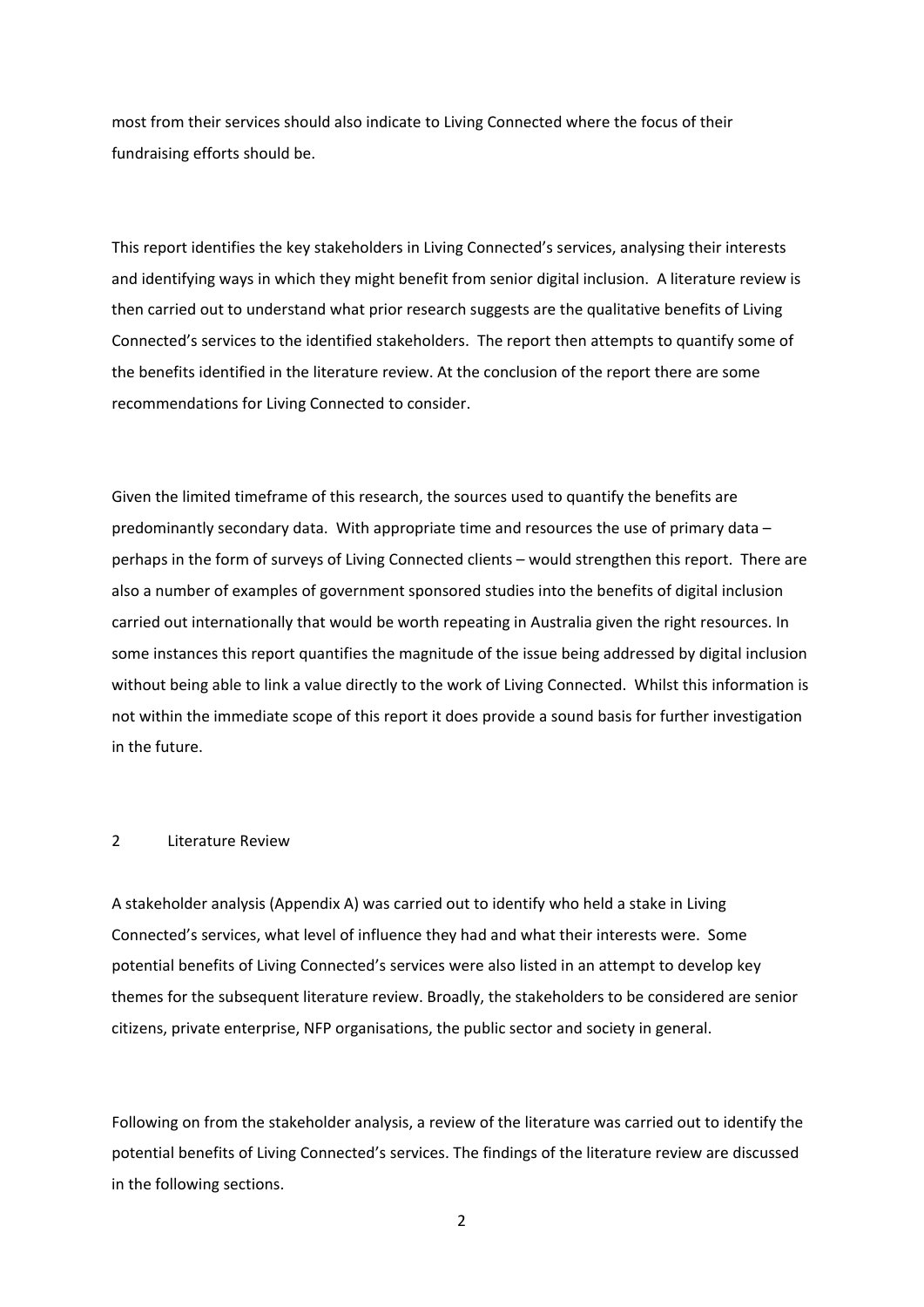#### 2.1 Benefits for senior citizens

The immediately obvious and arguably most important stakeholder group are senior citizens. As discussed above, senior citizens are prime candidates for digital exclusion, and hence they are likely to benefit most from Living Connected addressing the digital divide.

### 2.1.1 Social inclusion

Effective use of digital technology is "implicated increasingly in what it means to be socially, economically, culturally and politically involved in 21<sup>st</sup> century society" (Walton et al. p. 9.4). Online computer use is central to many activities that are considered representative of social inclusion, such as managing personal finances or being an active member of one's community. Walton et al. (2013) suggest that the sections of society that are digitally excluded are exposed to disadvantage in the form of inability to access to critical information, lack of social connection and limited exposure to key Australian services in the health, education and financial fields.

Although surveys suggest many senior Australians use the internet predominantly to garner information or communicate with their families, there is research suggesting that "a sense of social inclusion was found to be fostered when older adults spent more time using the internet" (Hill et al. p. 416). The connection that can be made with friends and family often extends to the wider world (Tsai et al. p. 703), which is of particular use for seniors that have previously lived in different communities in Australia or abroad. Use of digital technology allows "older adults to overcome physical barriers such as distance, personal mobility, limitations of time" (Hill et al. p. 419).

## 2.1.2 Senior physical health

The degree social inclusion experienced by seniors has been found to have an impact on their physical health. "Those who are more socially disconnected, and even those who perceive themselves to be socially isolated, score lower on measures of physical health. Greater social connectedness has even been found to lead to lower blood pressure and decreased risk of cardiovascular disease" (Sundar et al. p. 2288).

There have already been significant advancements in online health care, and it is important that senior citizens are able to take advantage of this technology whilst maintaining the quality of their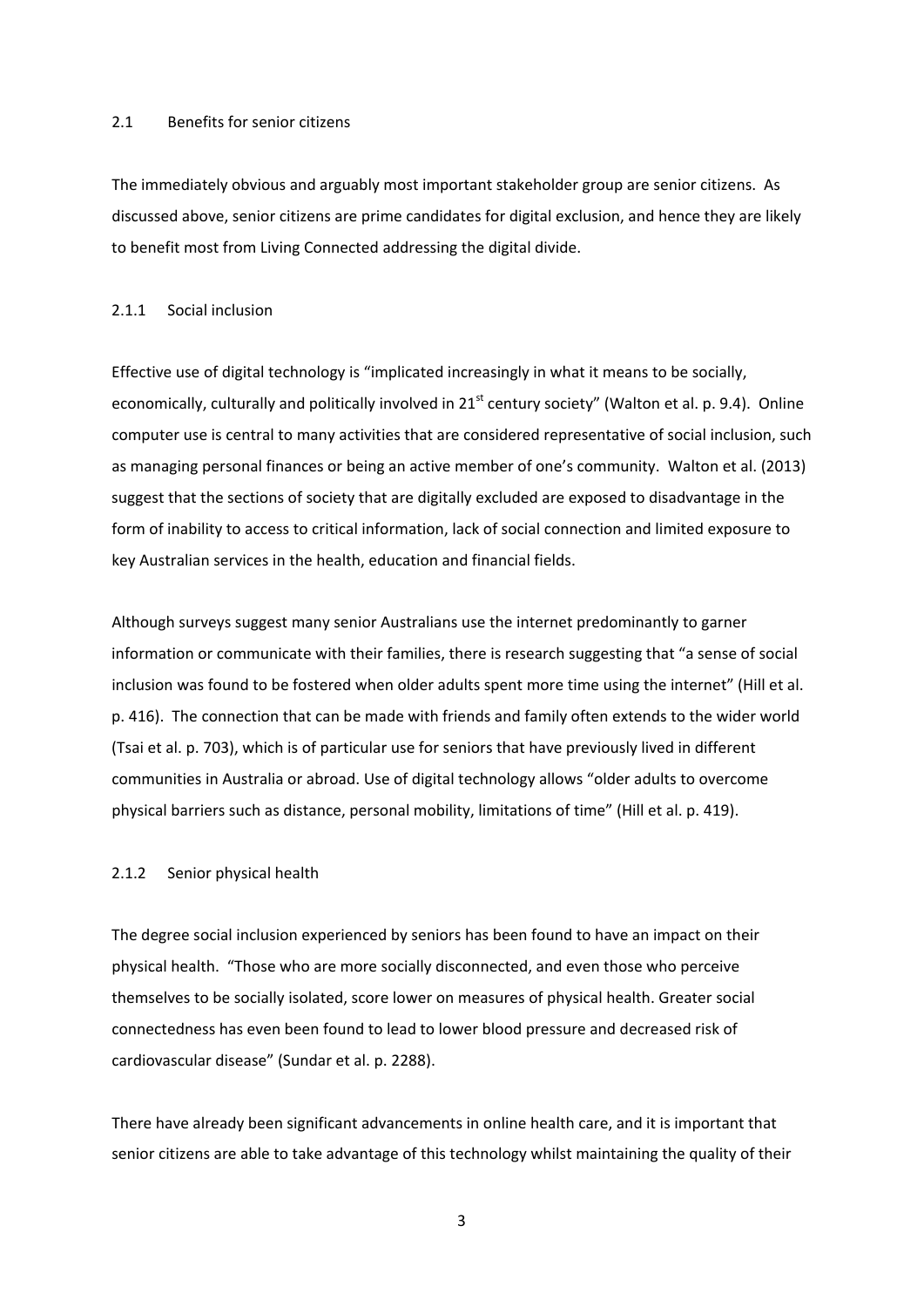care. Such technology allows seniors to "more easily access doctors and health advice over the internet, no matter where they live" (NSPAC p. 8) Senior independence can be maintained by replacing traditional health and wellbeing services with things like online consultations, tele‐health services and remote treatment plans (Walton et al. p. 9.5). These services can be beneficial to seniors in both preventing and self-managing chronic diseases like diabetes (Hall et al. p. 202). Management of these diseases can be done "in the home rather than in aged care facilities, reducing costs substantially" (NSPAC p. 8).

There is opportunity for senior health management to significantly improve with the advent of online technologies, with e‐health services allowing for improved patient‐provider communication, patient education and monitoring of compliance with treatment plans (Hall et al. p. 202). Researchers have suggested that as online networking evolves amongst senior citizens, personal health experiences could be shared through online forums, providing another useful health resource (Tsai et al. p. 696).

## 2.1.3 Senior mental health and stimulation

Social isolation is as much a mental concern for seniors as it is a physical one. "Socially isolated seniors show an increase in mortality and onset of dementia compared to those who are able to maintain social ties to friends and families" (Erickson p. 1). Often loss of morale and feelings of loneliness stem from physical limitations that come with old age (Erickson). Sundar et al. (2011) indicate that stimulation of interest in activities which improve life satisfaction and reduce feelings of depression can be achieved by developing stronger social ties. Information technology creates opportunity for social networking (Walton et al. p. 9.6), and "online social networking has the potential to compensate for offline deficits in psychological wellbeing" (Sundar et al. p. 2289). In addition to addressing depression stemming from social isolation, empowering seniors by increasing the control of their own medical situation can "promote self‐confidence and reduce anxiety" (NSPAC p. 16)

Cognitive stimulation is vital for the elderly as it assists in preventing intellectual decline (NSPAC p. 16). The use of the internet can help to generate cognitive stimulation (Nascimento Ordonez et al. 2013). In a study that considered the effects on internet use on elderly cognitive performance, it was found that seniors "significantly improved...particularly in the language and memory domains" (Nascimento Ordonez et al. p. 216). Further to this, neuroimaging suggested that searching the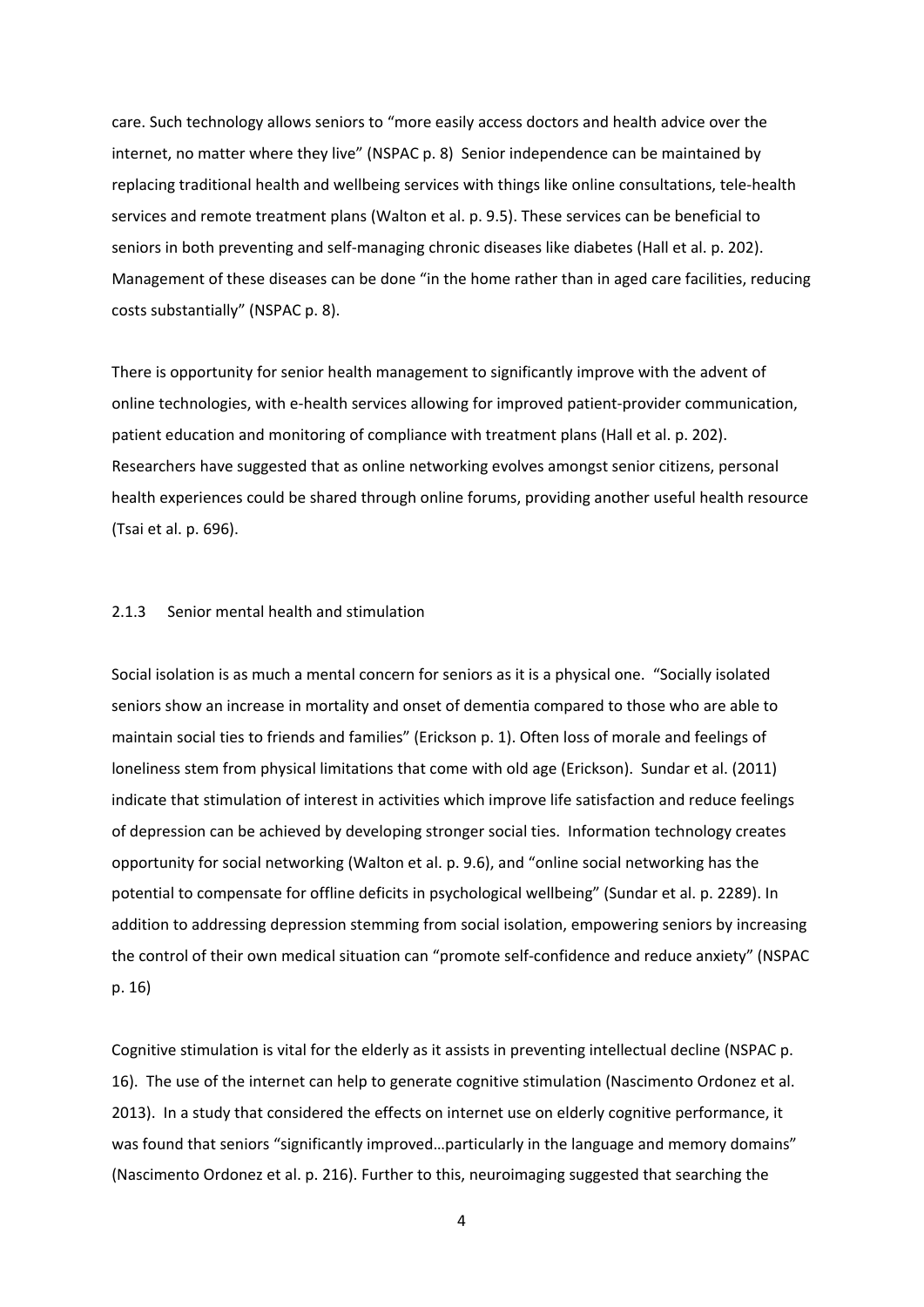internet demonstrated similar brain activation to reading a book, but the internet use actually activated an area of the brain associated with making decisions quickly when faced with complex information. This led to the authors of the study concluding that use of IT could be linked to neuroplasticity (Nascimento et al. p. 216).

## 2.1.4 Increased independence

Senior citizens seek to maintain their independence for as long as possible. For many, this means staying in their homes rather than moving into assisted living or a nursing home. Increasing senior independence has the potential to delay of "entrance of older people into nursing homes or hospitals, decreasing health care costs" (NSPAC p. 16). Use of information technology has been associated with "increased feelings of independence and personal growth" (Tsai et al. p. 696), and hence "offers the elderly significant potential for remaining independent longer" (Niehaves & Plattfaut p. 709). Activities such as online banking and shopping can prevent loss of independence that had previously come with the physical limitations associated with ageing (NSPAC p. 17).

## 2.1.5 Financial benefits for individuals

The continual expansion of online retail offers significant household savings relative to more traditional goods and services channels. The benefits of online transactions aren't limited to price, with the fact that "consumers can purchase a wider range of goods and services" (Walton et al. p. 9.6) indicating that choice is another major advantage. Online channels are able to offer these points of difference due to the operational costs usually being far lower than in‐store alternatives (Niehaves & Plattfaut). By giving senior citizens online capability, Living Connected are actually enabling seniors to have choices between "alternative IT - and non-IT-based offerings, which in turn means being able to choose the superior offer" (Niehaves & Plattfaut p. 709).

## 2.2 Benefits for business

Moving operations online has the potential to benefit businesses significantly. A major source of these benefits is "improving efficiencies through greater back office automation and greater use of online information and transactional services" (Walton et al. p. 9.5). Online solutions can enhance productivity by saving time and enabling quality improvements. Revenue is also likely to grow due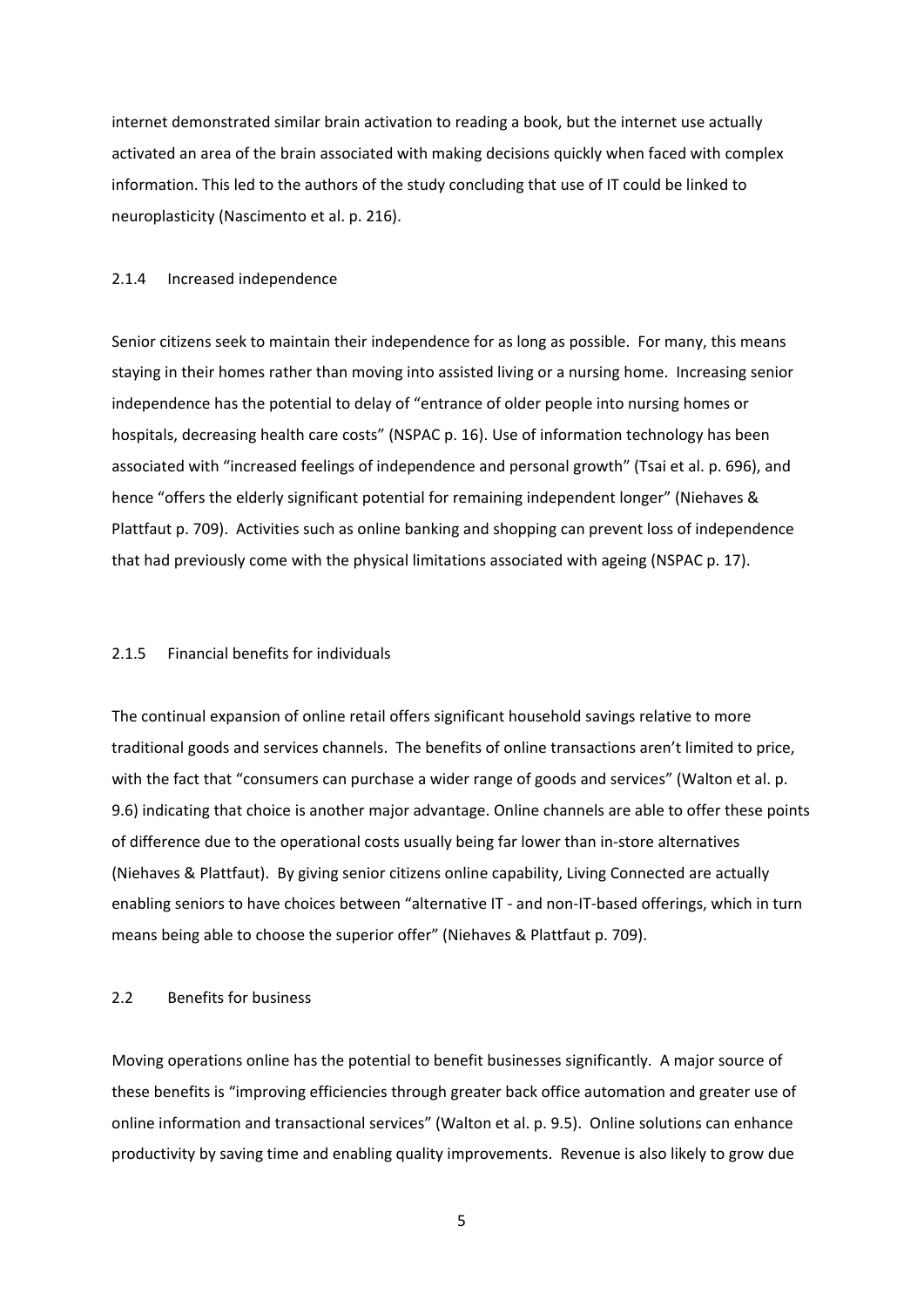to "increased market turnover through greater market access in line with growing online consumption" (Walton et al. p. 9.5).

Aside from online retail, marketers have identified that "the internet can also be increasingly be used as a marketing tool for older generations" (Meiners & Seeberger p. 313). Given that seniors have "double the discretionary spending" (Meiners & Seeberger p. 294) capacity of younger consumers, it makes sense that more should be done to target them with marketing. Meiners and Seeberger (2010) actually suggest that seniors represent the best return for marketing spend in all age brackets.

## 2.3 Benefits for not‐for‐profit organisations

Social media provides a new, simple and more effective way to connect not‐for profit organisations with their supporters. This helps to obtain the financial and physical support required to keep these organisations operational. Social media also helps to achieve "more effective communication with target supporters and donors…and more effective service delivery, enhancing awareness, participation, reach and impact" (Walton et al. p. 9.5).

## 2.4 Access to online government and public services

Digital inclusion is vital with respect to giving seniors "the ability…to access government services that are increasingly only online" (Walton et al. p. 9.13). Many government and public services have migrated online, meaning that the internet is an "important means of accessing and interacting with local government, health and welfare services…and other areas of government" (Walton et al. p. 9.4).

From a public sector point of view, increasing online services at the expense of their physical locations results in increased efficiency through lower transaction costs, faster response times, improved choice and convenience and democratic engagement (Walton et al. p. 9.5).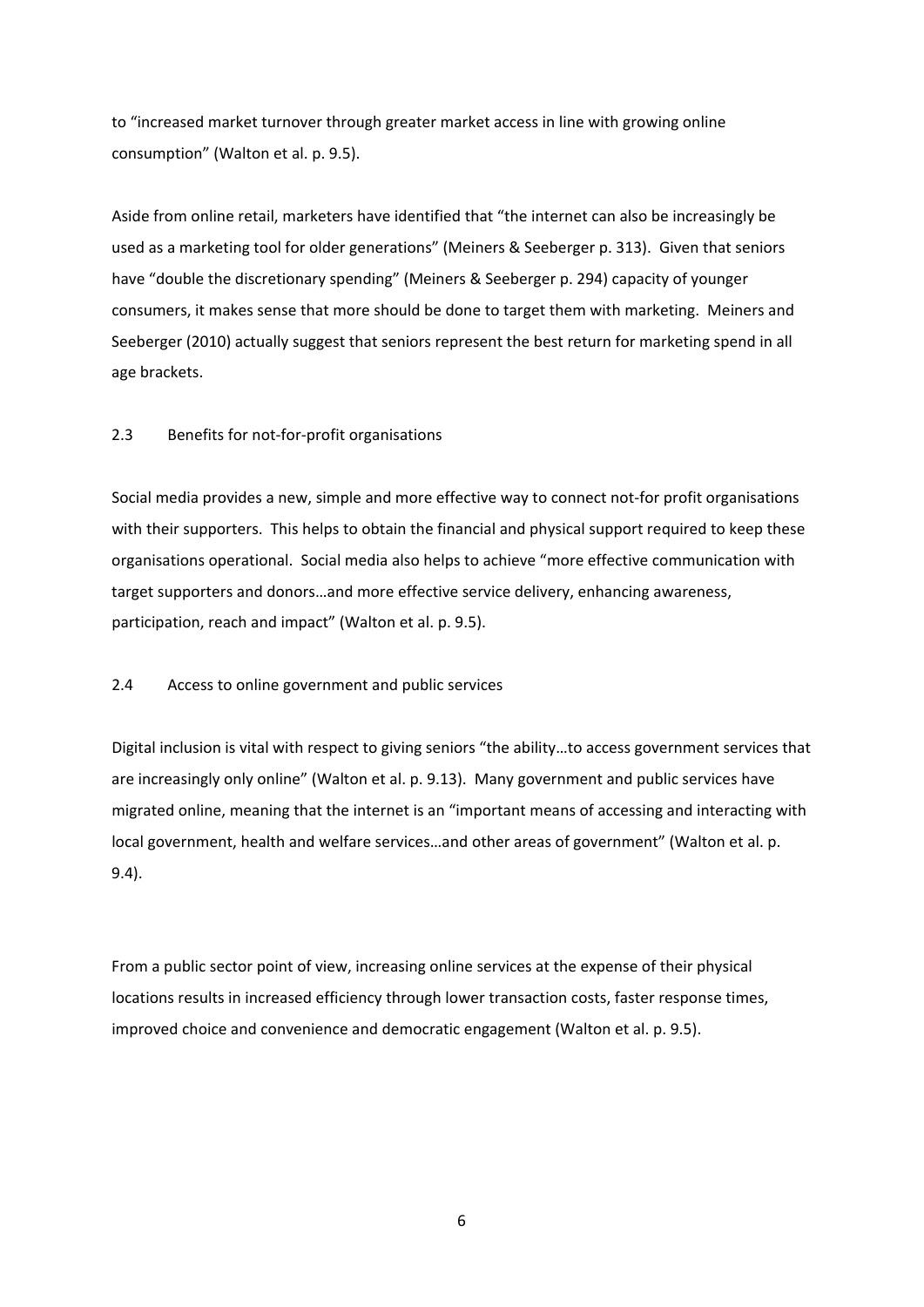## 2.5 Societal benefits

Use of the internet provides "greater opportunity for involvement in civic and democratic activity" (Walton et al. p. 9.6). Broadbent and Papadopoulous (p. 57) go so far as to say that the current state of disconnect between individuals has led to a loss of social capital, but the internet has the potential to address the issue. Given the wide‐ranging positive effects of digital inclusion, including "economic performance, employment opportunities, quality of life, social participation" (Niehaves & Plattfaut p. 721), it is not surprising that governments have committed significant time, effort and resources to ensuring people are able to engage in online activity.

Digital technology enables senior citizens to "continue to participate in social, cultural and civic activities, ensuring their independence and maintaining their role as a stakeholder in society" (Hill et al. p. 419). Participation in community events and with like‐minded interest groups is considered an integral part of productive ageing (NSPAC p. 8).

## 2.6 Summary of qualitative benefits

Table 1 summarises the benefit categories identified by the literature review. An attempt to quantify these benefits is in the ensuing section of the report.

| <b>Benefit category</b> | <b>Examples of benefits</b>                                                        |  |  |
|-------------------------|------------------------------------------------------------------------------------|--|--|
| Social inclusion        | Increased connection with family and friends                                       |  |  |
|                         | Increased connection with world and current affairs                                |  |  |
|                         | Compensation for loss of mobility and lifestyle changes associated with ageing     |  |  |
|                         | Increased connectivity when communicating critical information to the public       |  |  |
| Senior physical health  | Access to remote treatment, enabling independent living where otherwise impossible |  |  |
|                         | Online consultations                                                               |  |  |
|                         | Seniors living longer                                                              |  |  |
|                         | Decreased risk of cardiovascular disease and high blood pressure                   |  |  |
|                         | Reduced spending on health care                                                    |  |  |
|                         | Prevention and self-management of chronic diseases like diabetes and dementia      |  |  |
|                         | Prevention or delay of older people entering nursing homes                         |  |  |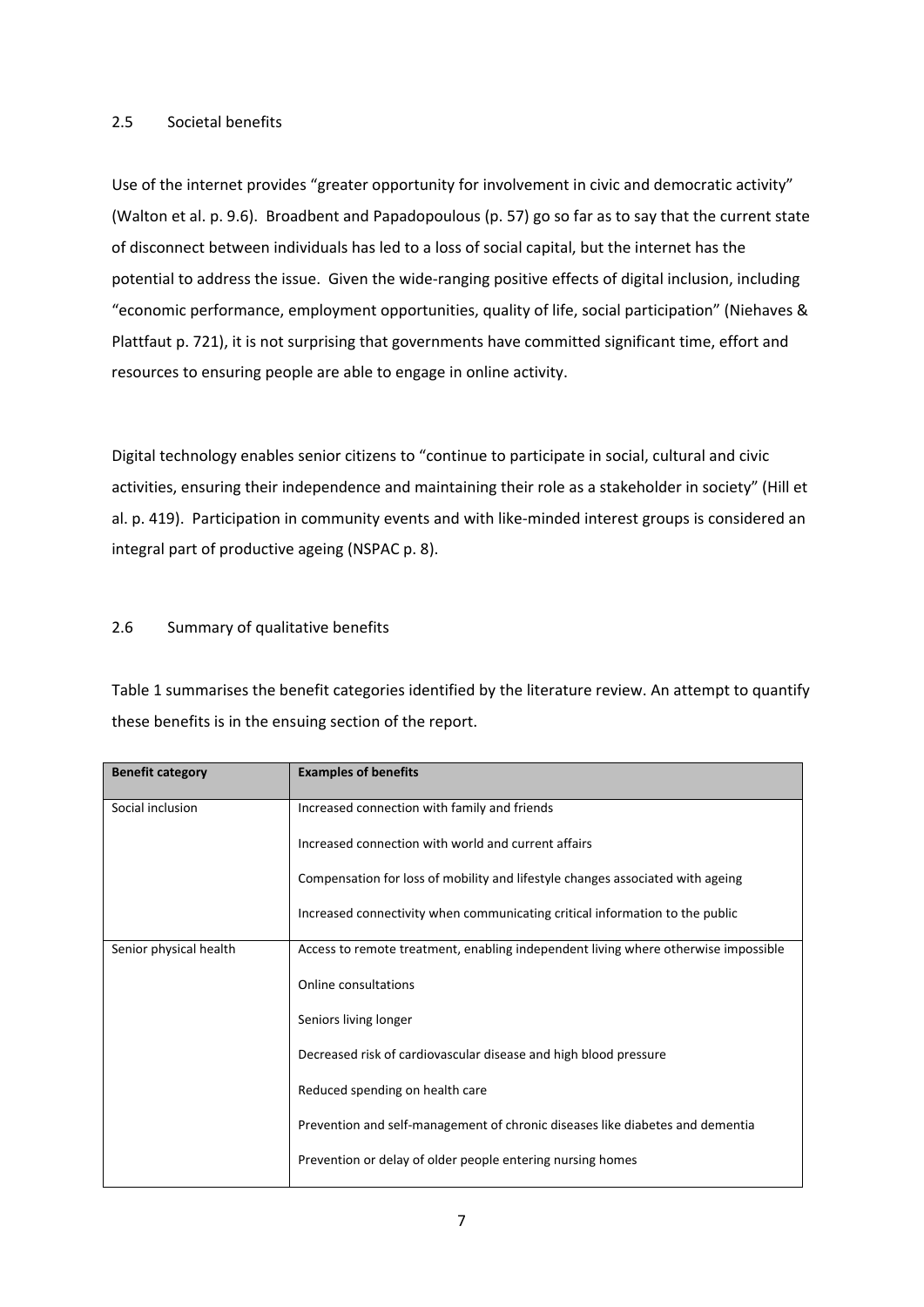| Senior mental health and              | Reduced isolation and subsequent depression                                    |  |  |  |
|---------------------------------------|--------------------------------------------------------------------------------|--|--|--|
| stimulation                           | Stimulation of interest in daily activities                                    |  |  |  |
|                                       | Increased feelings of independence and personal growth                         |  |  |  |
|                                       | Promotion of self-confidence and reduction of anxiety                          |  |  |  |
|                                       | Increased morale and life satisfaction                                         |  |  |  |
| Increased independence                | Generation of cognitive stimulation                                            |  |  |  |
|                                       | Improved language and memory performance                                       |  |  |  |
|                                       | Changes in cognitive functioning                                               |  |  |  |
|                                       | Seniors remaining independent for longer                                       |  |  |  |
|                                       | Prevention of intellectual decline                                             |  |  |  |
| Financial benefits for<br>individuals | Savings from online transactions                                               |  |  |  |
|                                       | Increased consumer choice courtesy of both online and offline channels         |  |  |  |
| Benefits for business                 | Increased efficiency                                                           |  |  |  |
|                                       | Productivity improvements                                                      |  |  |  |
|                                       | Expansion of revenue sources                                                   |  |  |  |
|                                       | Increased marketing reach                                                      |  |  |  |
| Benefits for not-for-profit           | Access to seniors via social media helping to improve fundraising efforts      |  |  |  |
| organisations                         | More effective communication with supporters                                   |  |  |  |
|                                       | More complete delivery of service                                              |  |  |  |
| Access to online government           | Increased active participation in the healthcare system                        |  |  |  |
| and public services                   | Lower transaction costs                                                        |  |  |  |
|                                       | Faster response times                                                          |  |  |  |
| Societal benefits                     | Greater opportunity for involvement in civic, cultural and democratic activity |  |  |  |
|                                       | Improved economic performance                                                  |  |  |  |
|                                       | Participation in community events                                              |  |  |  |

Table 1 – Summary of the categorised qualitative benefits of Living Connected's services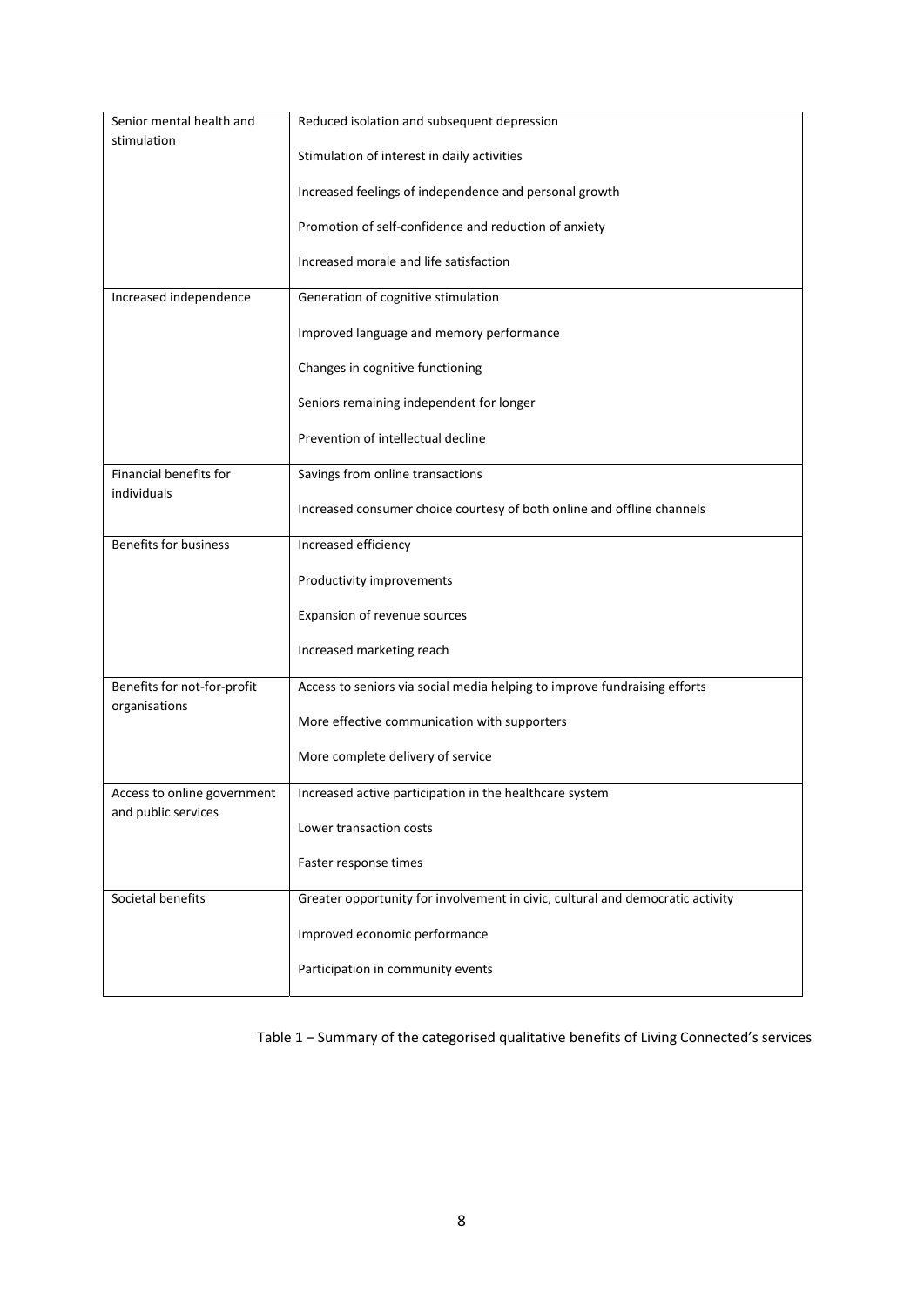#### 3 Quantification of the benefits

Depending on the extent and type of data available, this section attempts to quantify some of the benefits identified by the literature review. Where possible, the information is specific to Australian senior citizens, but there is also some generic identification of the magnitude of the issues being addressed by digital inclusion. Further work is required to make these statistics specific to Living Connected's services.

## 3.1 Benefits for senior citizens

3.1.1 Senior physical health

The 2017 Budget committed \$374 million to expansion of the My Health Record (Pearce). Respondents in a trial of the online service indicated that computer literacy and access to computers were two of the main challenges that they faced (Department of Health 2016). Given the significant financial commitment it is certainly in the interests of the government for services like those provided by Living Connected to enhance computer skills so that seniors can make effective use of the My Health Record.

Australians aged 65 and over accounted for 40% of all hospitalisations in 2013‐14, totalling 3.9 million (AIHW [b] p. 11). Figure 1 shows the expenditure on patients admitted to hospital in 2003‐04 and 2012-13. Cumulative spending on over 65's is significantly higher than for younger age groups, and has increased by more than other age groups relative to the 2003-04 figures. An eHealth system which can be effectively utilised by senior Australians has the potential to produce significant savings on health care spending, particularly in terms of reducing general practitioner visits and hospitalisations. Living Connected's services can play a crucial role in ensuring that seniors have the appropriate IT skills to make eHealth a productive service.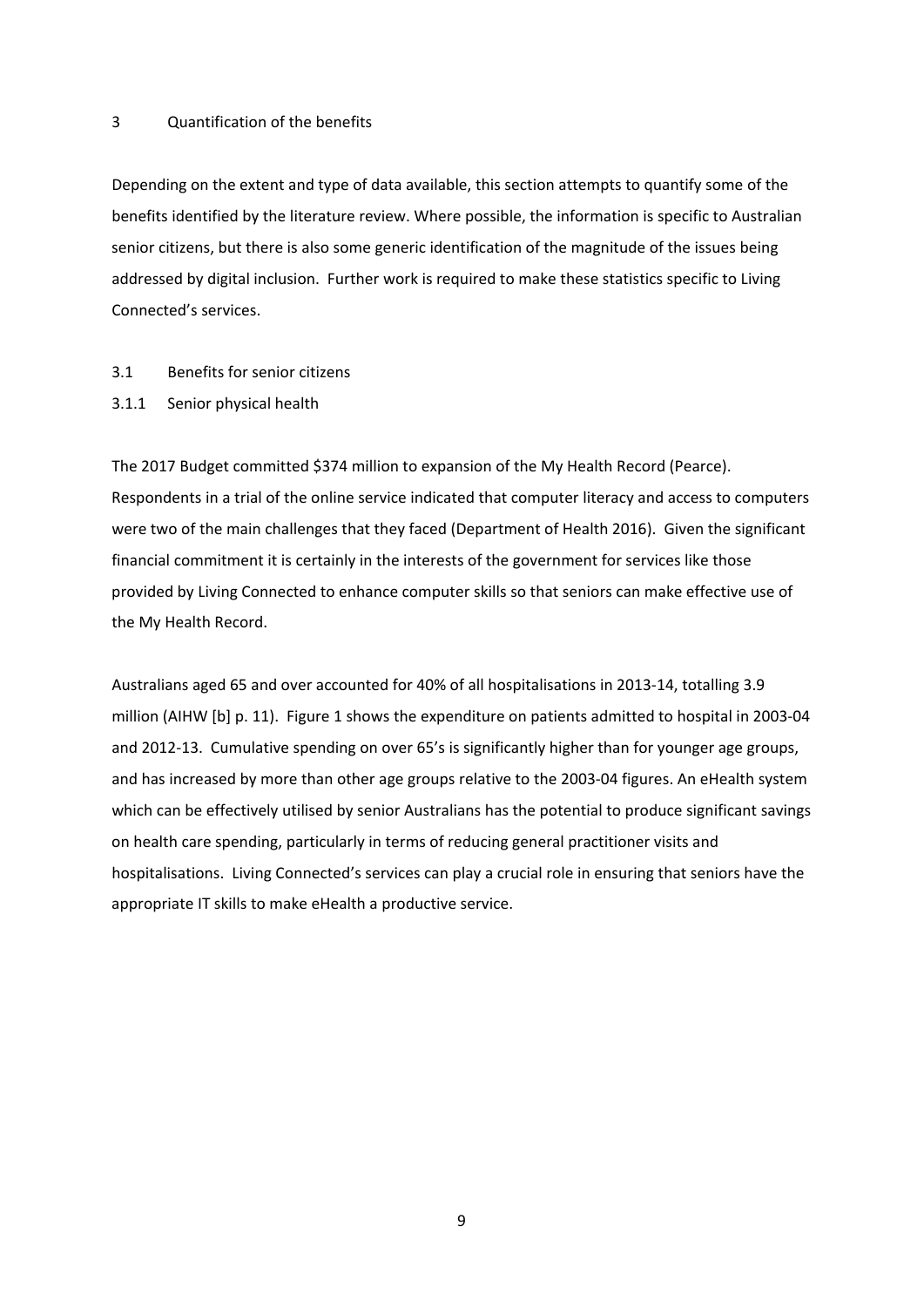



## 3.1.2 Senior mental health and stimulation

Social isolation and loneliness can have a marked impact on the mental health of seniors, with research suggesting that "lacking social connections is as damaging to our health as smoking 15 cigarettes a day" (Campaign to end loneliness). The damage often comes in the form of depression; "44% of elderly people living in institutional care suffer from at least some depressive symptoms, with 16% diagnosed with major depression" (McDougall et al. p. 563). Figure 2 shows the devastating flow‐on effects of senior depression, particularly with respect to older males. The suicide rates in older men may also be related to irreconcilable frustrations that accompany cognitive decline. The literature review which preceded this section of the report discussed the potential for online activity to alleviate social isolation, loneliness and cognitive decline. Whilst it is difficult to quantify, it follows that alleviating these contributing factors would assist in bringing down the proportion of senior citizens suffering mental health problems, and hopefully have a positive flow-on effect on morale and life satisfaction.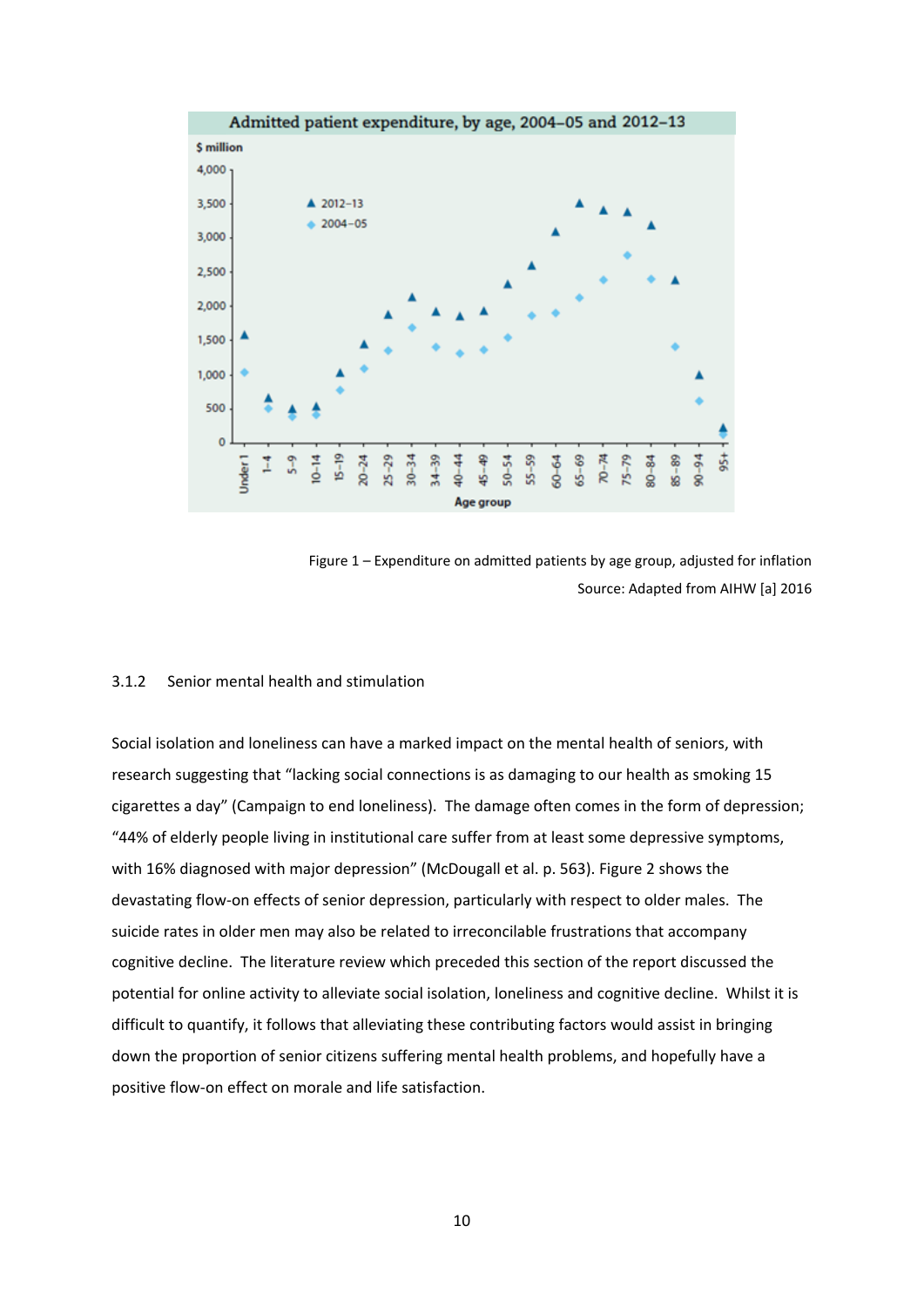

Figure 2 – Suicide deaths (by age group) per 100,000 people in Australia 2016

Source: ABS Causes of Death 2017

#### 3.1.3 Increased independence

The Australian Government has recognised that Australian seniors want to stay in their own homes for longer, with \$955 million being committed over five years to help achieve this (Department of Health 2017). The increased independence that results from digital inclusion helps seniors to achieve this goal. At an individual level, avoiding a full time place in an aged care facility can be worth as much as \$692/fortnight to a pensioner (Aged Care Guide). The aged care industry itself is under constant strain due to inadequate resources. 15.8% of Australians approved for a place in an aged care facility in 2015 were forced to wait more than nine months for a bed (Bita). By enabling senior citizens to maintain their independence for longer, Living Connected's services have the potential to release the strain on the aged care system.

#### 3.1.4 Financial benefits for individuals

The literature review indicated likely financial benefits to seniors as online consumers. Research suggests that shopping online can save consumers 13% on average compared to shopping in‐store (Cebr). A UK study calculated the consumer benefits of online shopping – derived through greater choice and a reduction in search time and cost – were worth approximately £283 per consumer per year (UK Online Centres p. 8). A Price Waterhouse Coopers study in 2009 estimated that digitally excluded households in the UK were missing out on £1 billion per year in savings from paying bills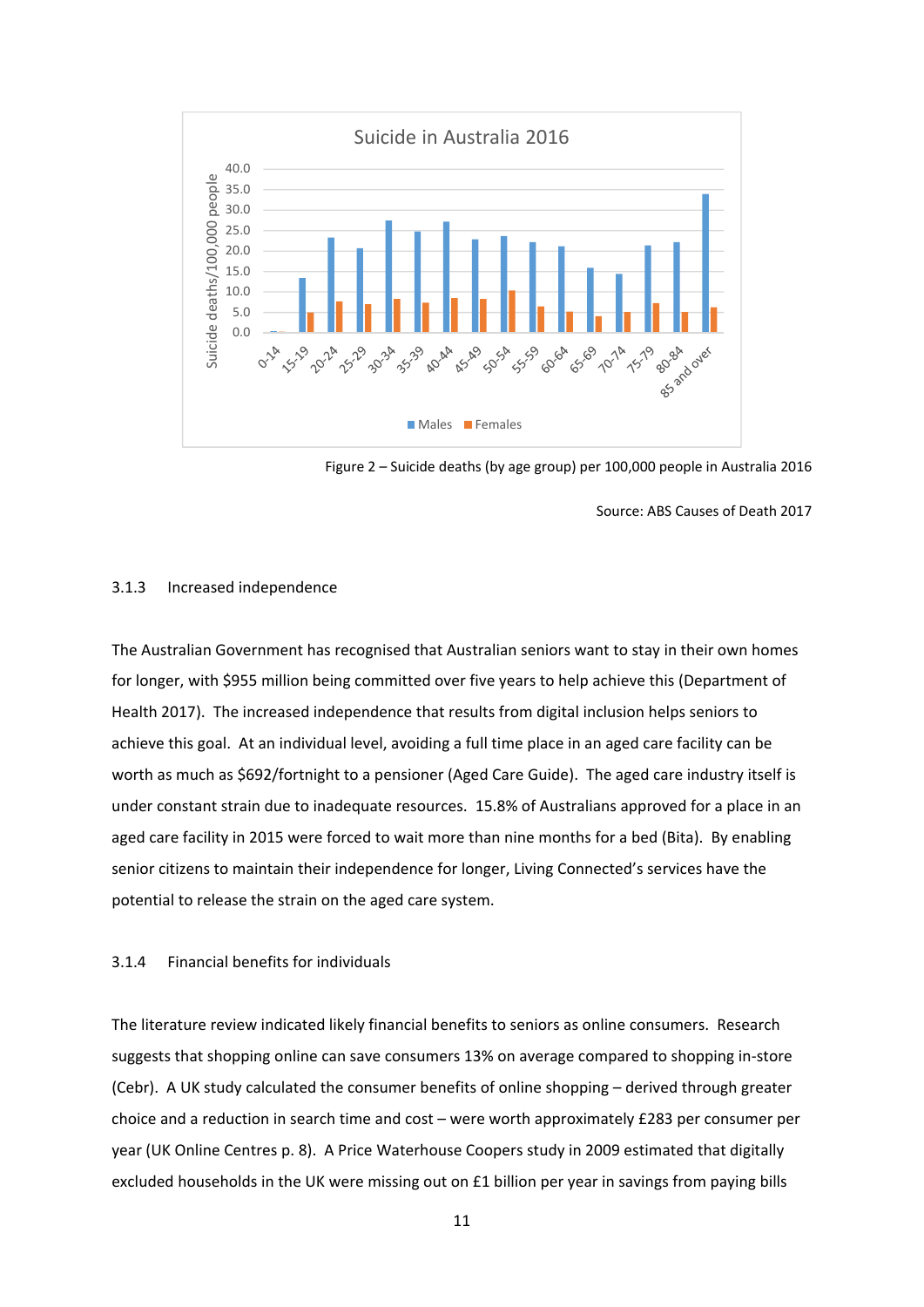online and online shopping (Walton et al. p. 9.6). It would be worthwhile generating a similar study in Australia, with a particular focus on households that were digitally excluded because of the age of their inhabitants.

## 3.2 Benefits for business

Online retail is an area of exponential growth in the Australian economy. Australian online retailers sold \$18 billion in physical goods in 2016, and growth in online spending outstripped traditional bricks and mortar retail by 6.9% during the same period (eCommerce Industry Paper). As with most activities related to the online world older Australians lag behind other age groups, spending less online overall. However, "over 65's represent the fastest growing age group for online retail spending" (NAB news online). The literature review suggested that online marketing efforts should be focussed on senior Australians, particularly since they have significantly higher disposable income that most other age segments. The value of this focus has been witnessed internationally, with the "US seniors spend over \$7 billion online" (Meiners & Seeberger p. 312) in 2010. It is clear that there are benefits for business in building up senior online capability to the point where they are more willing and able to transact online.

## 3.3 Benefits for not‐for‐profit organisations

Research from Blueprint Australia indicates that the magnitude of charitable donations increases with age, and today's senior citizens are more generous than any of their predecessors (Acorn Stairlifts). Figure 3 shows the rate at which charitable giving grows annually for each age bracket, indicating significantly stronger figures for over 65's.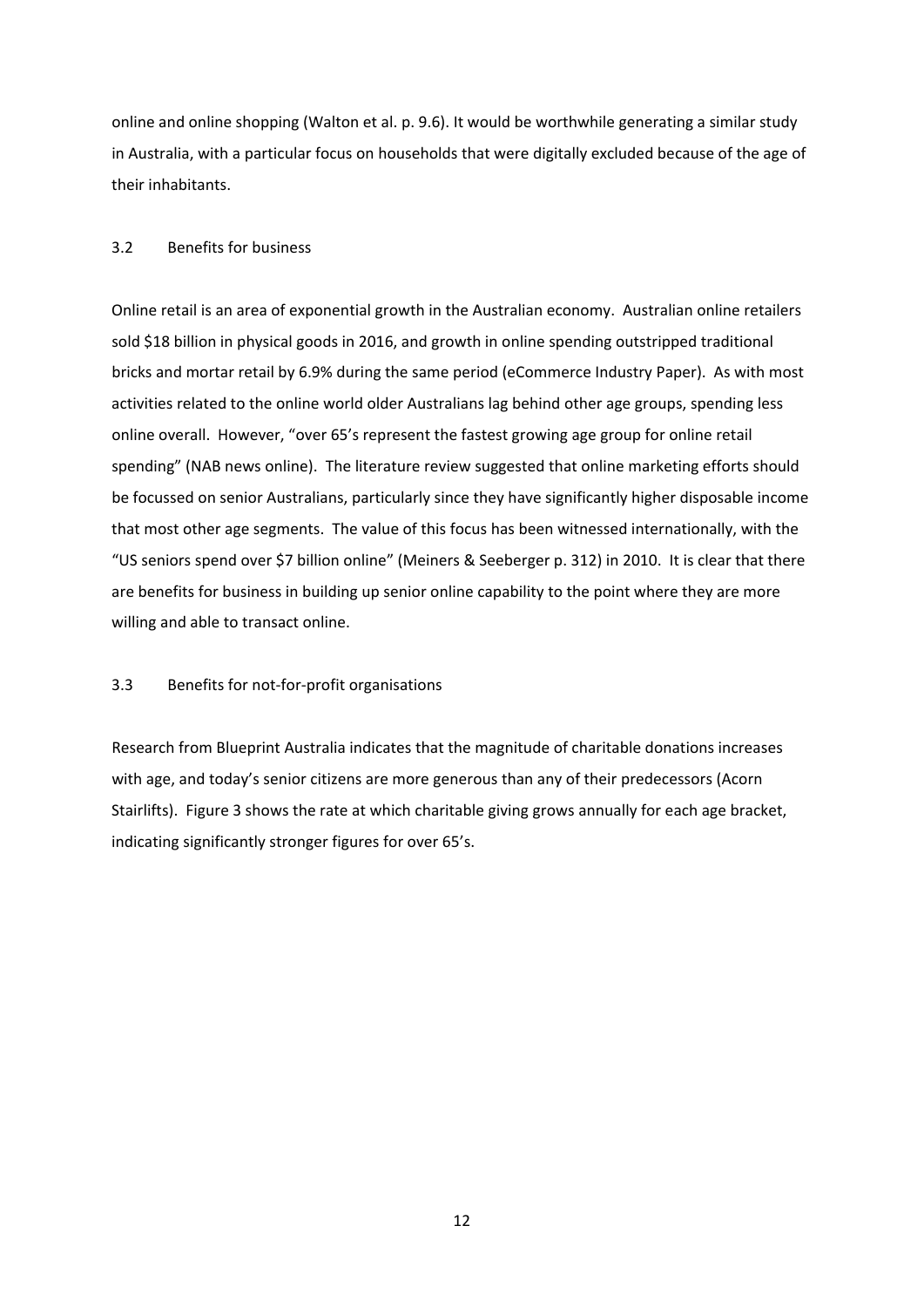

Figure 3 – Growth in charitable giving by age Source: Adapted from NAB business online 2016

Senior charitable donations are not only financial; senior citizens are also one of the most giving groups in terms of volunteering their time for charitable organisations. It is believed that the improved communication channels that result from digital inclusion mean that seniors are more aware of what is required of them in terms of donations. Social media is the prime example, with 47% of Australians over 65 accessing it; Facebook is the predominant site (Sensis Social Media Report). Using these platforms is doubly advantageous for NFP organisations, as they are a "costeffective option for non‐profit organisations to market themselves without needing an exorbitant amount of funding" (Lake).

### 3.4 Access to online government and public services

Research by Deloitte Access Economics estimated that 811 million state and federal government transactions would be carried out in 2015, 40% of which would be done via traditional channels such as telephone, post or face‐to‐face (Bajkowski). It is not known what proportion of these transactions would be carried out by senior citizens, but it can be assumed given the statistics on internet take up that the senior demographic favours the traditional channels. Table 2 shows the cost of government transactions by method. It is important to note that not all government transactions can be conducted online, and this is particularly relevant to seniors with services such as drivers licence renewals which have additional medical requirements associated with ageing.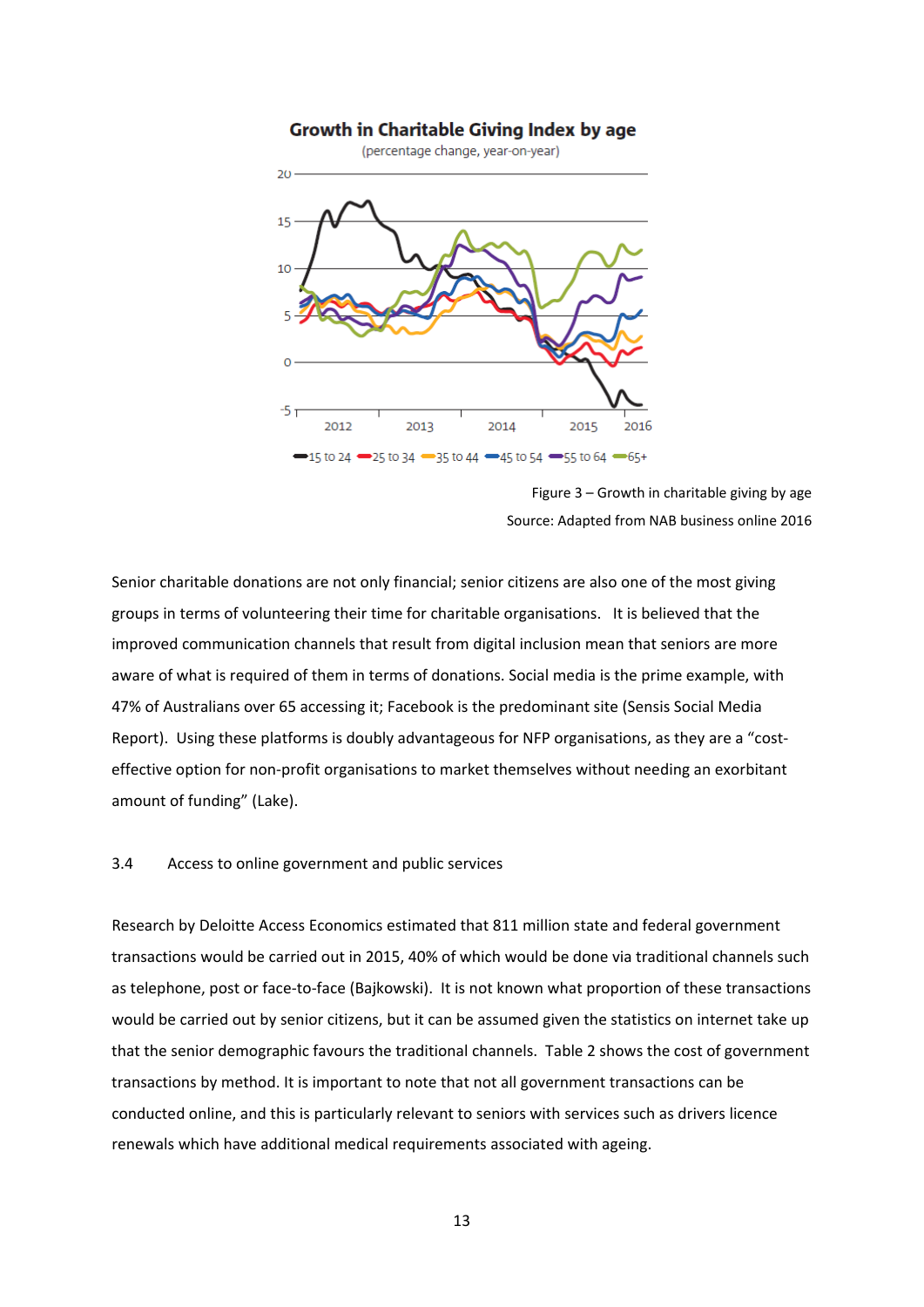| <b>Transaction method</b> | Government cost per transaction |
|---------------------------|---------------------------------|
| In person                 | \$17                            |
| By mail                   | \$12.90                         |
| On telephone              | \$6.60                          |
| Online                    | \$0.40                          |

Table 2 – Cost of government transactions by method Source: Bajkowski 2015

The Deloitte research suggested that if the 40% of traditional channel transactions were transferred online over the ensuing 10‐year period, productivity and efficiency improvements would be worth \$17.9 billion to the government (Bajkowski).

For senior individuals, transferring to online transactions represents value in terms of time savings, convenience and in some cases reduction of out of pocket expenditure. Service NSW, for example, provide real‐time information on their website and through a mobile application that indicates to customers wait times and potential busy periods at their service centres (Grubb). The Deloitte research (Bajkowski) estimated the benefits to citizens to be in the order of \$8.7 billion over the same 10-year timeframe. Further work is required to account for the extent which government and individual savings apply to senior citizen transactions.

## 3.5 Societal benefits

Deloitte research (Bajkowski) estimates that Australian taxpayers could realise economic benefits of more than \$20.5 billion over the next decade if Australia's three tiers of government manage get their act together on digital transformation. Clearly this is not all attributable to Living Connected's services, but it is important that senior citizens are not left behind as governments strive to realise these projected benefits.

The dependence of senior citizens on carers can have a detrimental effect on both the carers and the economy at large. Many carers are unpaid family members or volunteers who are forced to rely on government assistance to cover their living expenses. In 2012, the annual economic value of volunteer support in Victoria provided by carers over 65 was calculated to be \$681 million (Seniors Online). Time constraints when caring for seniors means that 46% of carers are not in work and not looking for work, and of those who are working or looking to work, 89% are limited in terms of what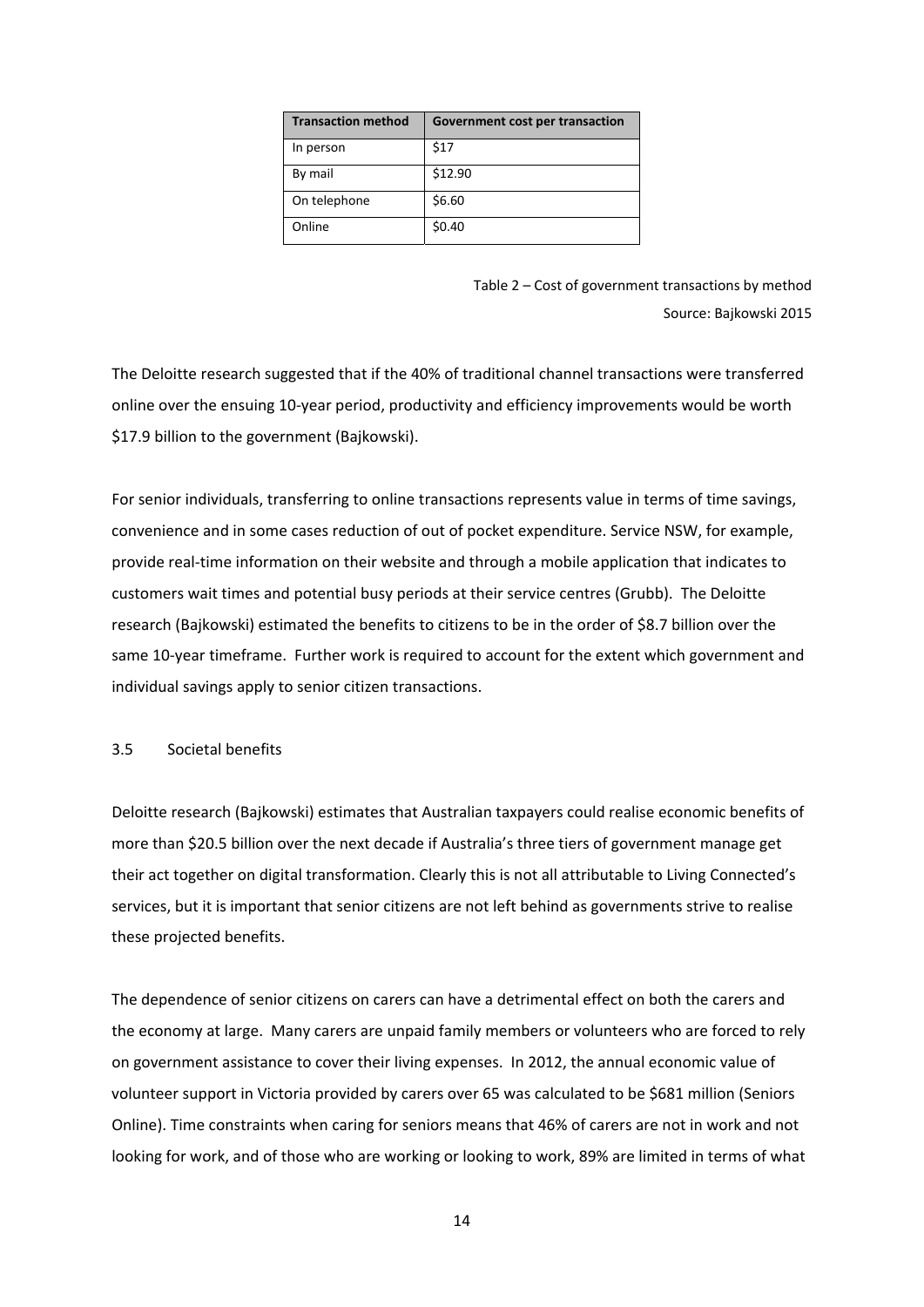they can output (Tinder Foundation). By increasing the independence of older Australians, Living Connected's services should allow less reliance of seniors on their carers, freeing up carers to become more productive members of society.

4 Recommendations

The following recommendations are provided for Living Connected based on the literature review and quantification attempts contained in this report:

- ‐ A combination of the benefits identified in the literature review and the subsequently quantified benefits should be used as reference material for the 2018 marketing campaign.
- ‐ The categorisation of stakeholders should be used as a guide as to where Living Connected might target their fundraising efforts, based on the magnitude and marketability of the benefits identified in each subsection of the report.
	- o It is important that Living Connected do not focus solely on government sources or large corporate organisations when pursuing their funding. Many NFP's and NGO's that address senior specific issues such as living with dementia or providing care for sufferers of arthritis may be able to see a more obvious payback for supporting Living Connected's mission.
	- o That said, the existing relationship with Be Connected, a federal government initiate, should be fostered as there is significant money available as grants for those looking to address the digital divide.
- ‐ Many of the benefits of Living Connected's services, particularly social inclusion, are difficult to quantify without primary data. The author recommends that existing testimonials on the Living Connected website be used for this purpose. Alternatively, carrying out a survey of past and present users of Living Connected's services could serve the same purpose.
- Many of the benefits described in the quantification section of this report refer to population‐wide data. Further work is required to identify what proportion of these benefits apply specifically to senior citizens.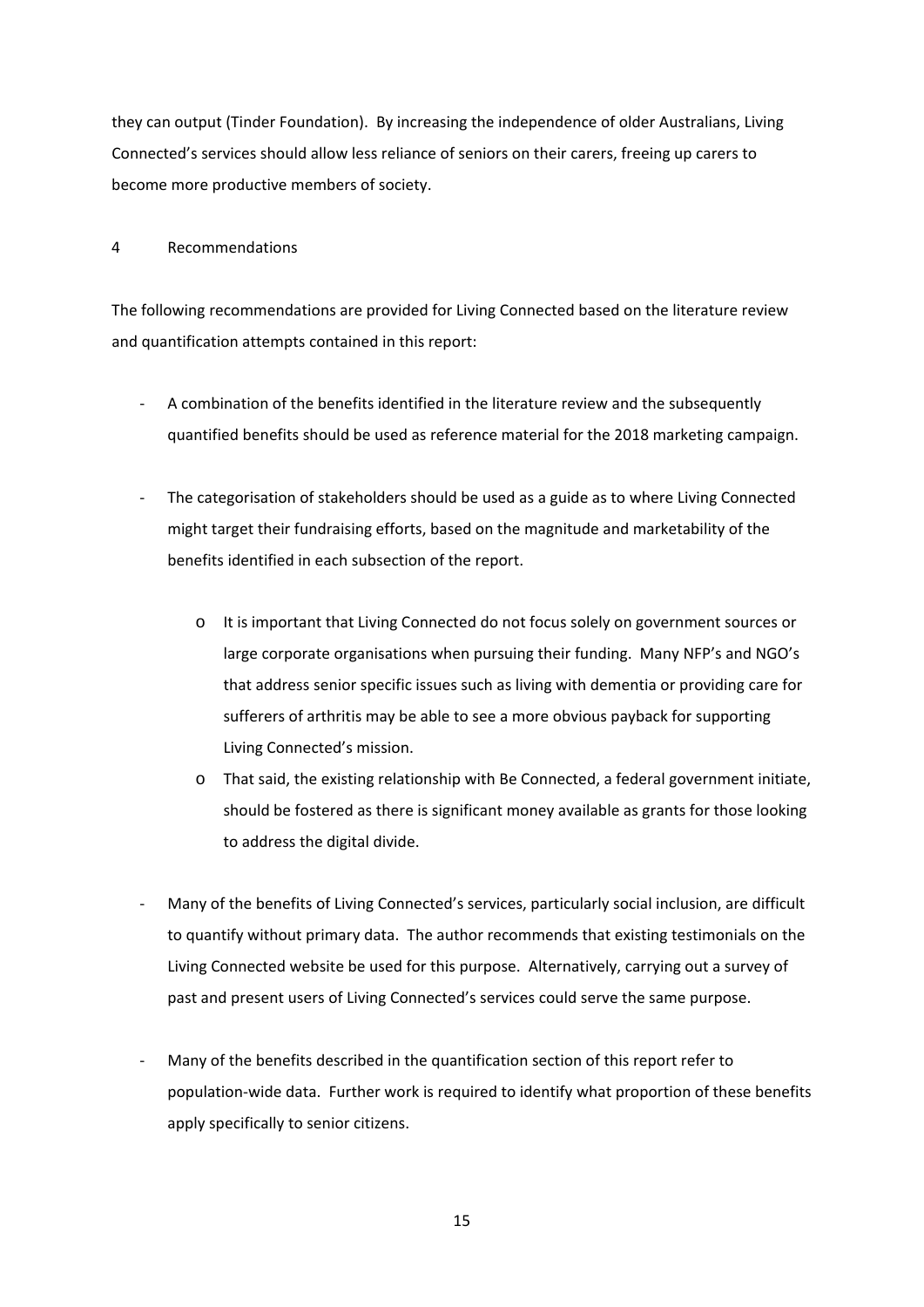- ‐ Research identified a few international studies (listed below) that contain readily available quantifiable data on digital inclusion. It is beyond the scope and resources of an MBA student to replicate these studies during a 6‐week project. Living Connected should lobby the Australian government to carry out similar, senior specific, research if they wish to get more extensive data on the value of their services.
	- o Bradshaw, H 2011, *Digital Inclusion: economic and social benefits for individuals and wider society*. Social research report No. 26/2011 produced for the Welsh Government http://gov.wales/docs/caecd/research/111215‐digital‐inclusion‐ economic‐social‐benefits‐en.pdf
	- o Jaeger, B 2012, *New Frontiers in the Digital Divide: Revisiting Policy for Digital Inclusion*, Department of Society and Globalisation, Rosklide University, Denmark
	- o UK Online Centres 2008, *Economic benefits of digital inclusion: building the evidence* https://www.goodthingsfoundation.org/sites/default/files/research‐ publications/economic\_benefits\_of\_digital\_inclusion\_building\_the\_evidence.pdf

## 5 Conclusion

This report identified the key stakeholder groups potentially affected by Living Connected's services. A review of the literature was then carried out to understand what the qualitative benefits of Living Connected's services were with respect to these stakeholders. An attempt was then made to quantify some of the identified benefits using secondary data, with the results often broad and requiring more work to become senior specific. Nevertheless, this report provides quantified benefits that Living Connected can use as reference material for their 2018 marketing campaign. The contents of this report can also be used as a guide as to where Living Connected's energies should be directed in seeking out funding. This report recommends that Living Connected lobby the government to sponsor some research if they are interested in more in‐depth, senior‐specific quantification.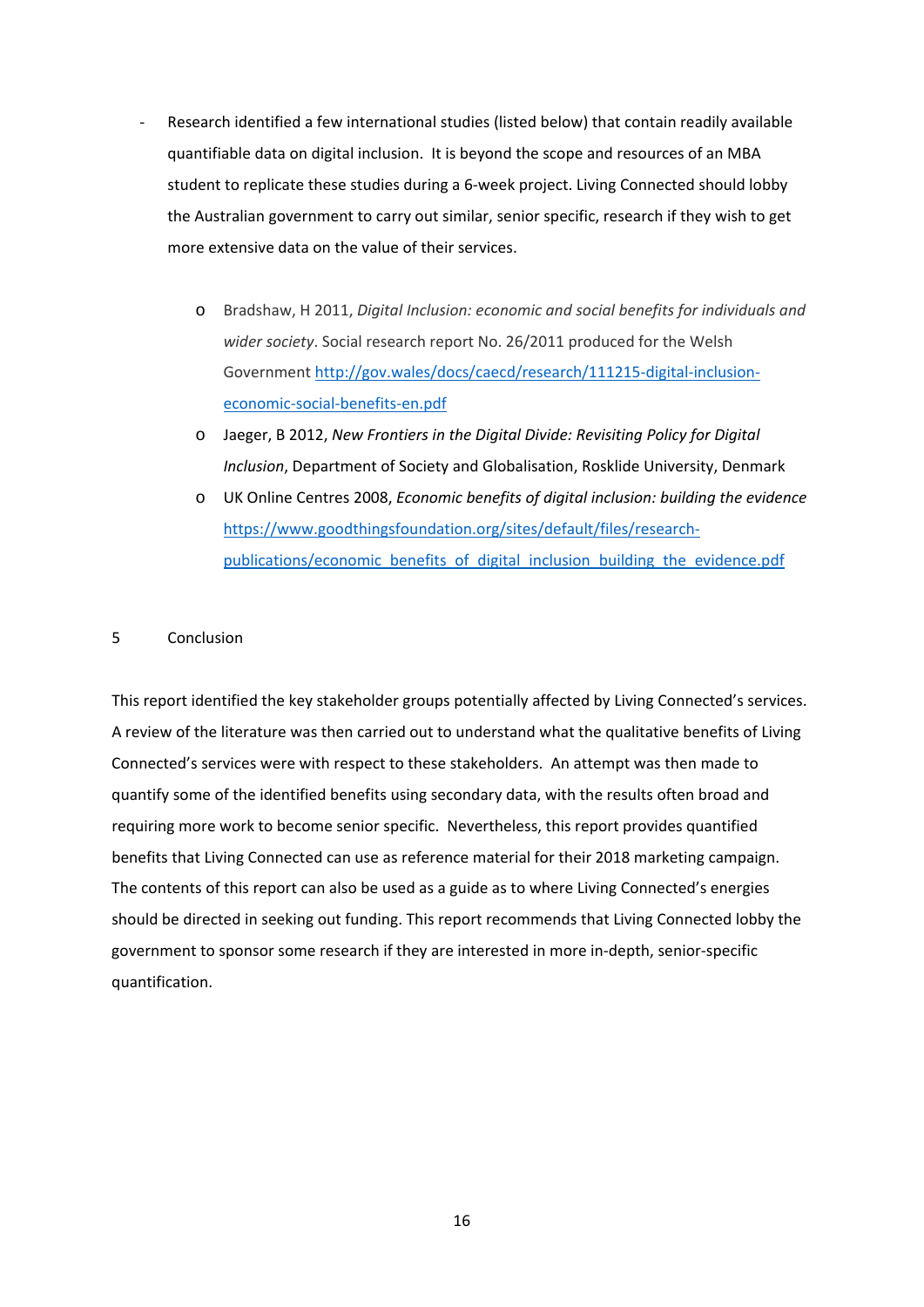Acorn Stairlifts 2015, *Australians get more generous as they get older*, accessed online 31/12/17 http://www.acornstairlifts.com.au/blog/post/168/Retirement/Australians‐Get‐More‐Generous‐As‐ They‐Get‐Older

Aged Care Guide 2017, *Nursing Home Costs*, accessed online 31/12/17 https://www.agedcareguide.com.au/information/nursing‐home‐costs

Australian Bureau of Statistics (ABS) 2017, *Causes of Death, Australia, 2016*, accessed online via abs.gov.au on 31/12/17

Australian Institute of Health and Welfare (AIHW[a]) 2016, *Australia's Health 2016*, Chapter 2.2: How Much Does Australia Spend on Health Care, accessed online 31/12/17

https://www.aihw.gov.au/getmedia/3be568f2‐d938‐4575‐bf1f‐8742bad4d2ce/ah16‐2‐2‐how‐much‐ does‐australia‐spend‐on‐health‐care.pdf.aspx

Australian Institute of Health and Welfare (AIHW[b]) 2016, *Australia's Health 2016*, Chapter 6‐17: Health Care Use by Older Australians, accessed online 31/12/17

https://www.aihw.gov.au/getmedia/0b26353f‐94fb‐4349‐b950‐7948ace76960/ah16‐6‐17‐health‐ care‐use‐older‐australians.pdf.aspx

Bajkowski, J 2015, *Digital Transformation of government worth \$20.5bn for Australia: Deloitte*, accessed online 31/12/17

https://www.governmentnews.com.au/2015/07/digital‐transformation‐of‐government‐worth‐20‐ 5bn‐for‐australia‐deloitte/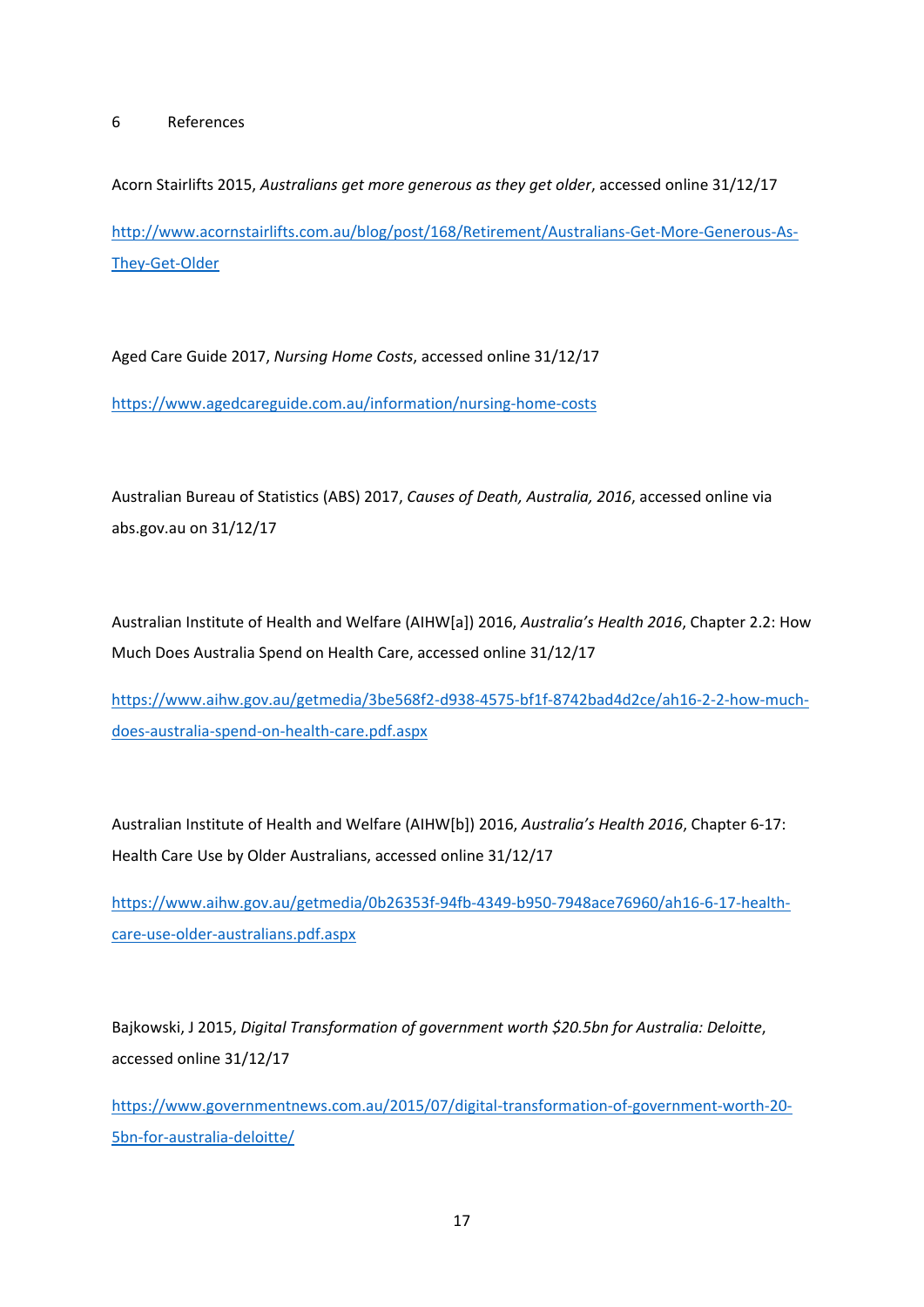Bita, N 2015, *Elderly waiting longer for places in high‐care nursing homes*, accessed online 31/12/17

http://www.theaustralian.com.au/national-affairs/elderly-waiting-longer-for-places-in-highcarenursing‐homes/news‐story/78f987c11c4f420bc44c2fa43bfea96b

Broadbent, R & Papadopoulos, T 2013, *Impact and benefits of digital inclusion for social housing residents,* Journal of the Community Development Society, vol. 44, no. 1, pp. 55‐67

Campaign to end loneliness, *Threat to Health*, accessed online 31/12/17

https://www.campaigntoendloneliness.org/threat‐to‐health/

Centre for Economics and Business Research (Cebr) 2015, *The economic impact of Basic Digital Skills and inclusion in the UK*, accessed online 31/12/17 https://www.goodthingsfoundation.org/research-publications/economic-impact-basic-digital-skillsand‐inclusion‐uk

Department of Health 2016, *Evaluation of the Participation Trials for the My Health Record*, accessed online 31/12/17 http://www.health.gov.au/internet/main/publishing.nsf/content/ehealth‐evaluation‐trials

Department of Health 2017, *Staying at home*, accessed online 31/12/17

https://agedcare.health.gov.au/older‐people‐their‐families‐and‐carers/staying‐at‐home

eCommerce Industry Paper 2017, *Inside Australian Online Shopping*, accessed online 31/12/17 https://acquire.startrack.com.au/pdf/Inside%20Australian%20Online%20Shopping%202017.pdf

Erickson, L 2011, *Social media, social capital, and seniors: The impact of Facebook on bonding and bridging social capital of individuals over 65*, AMCIS 2011 Proceedings.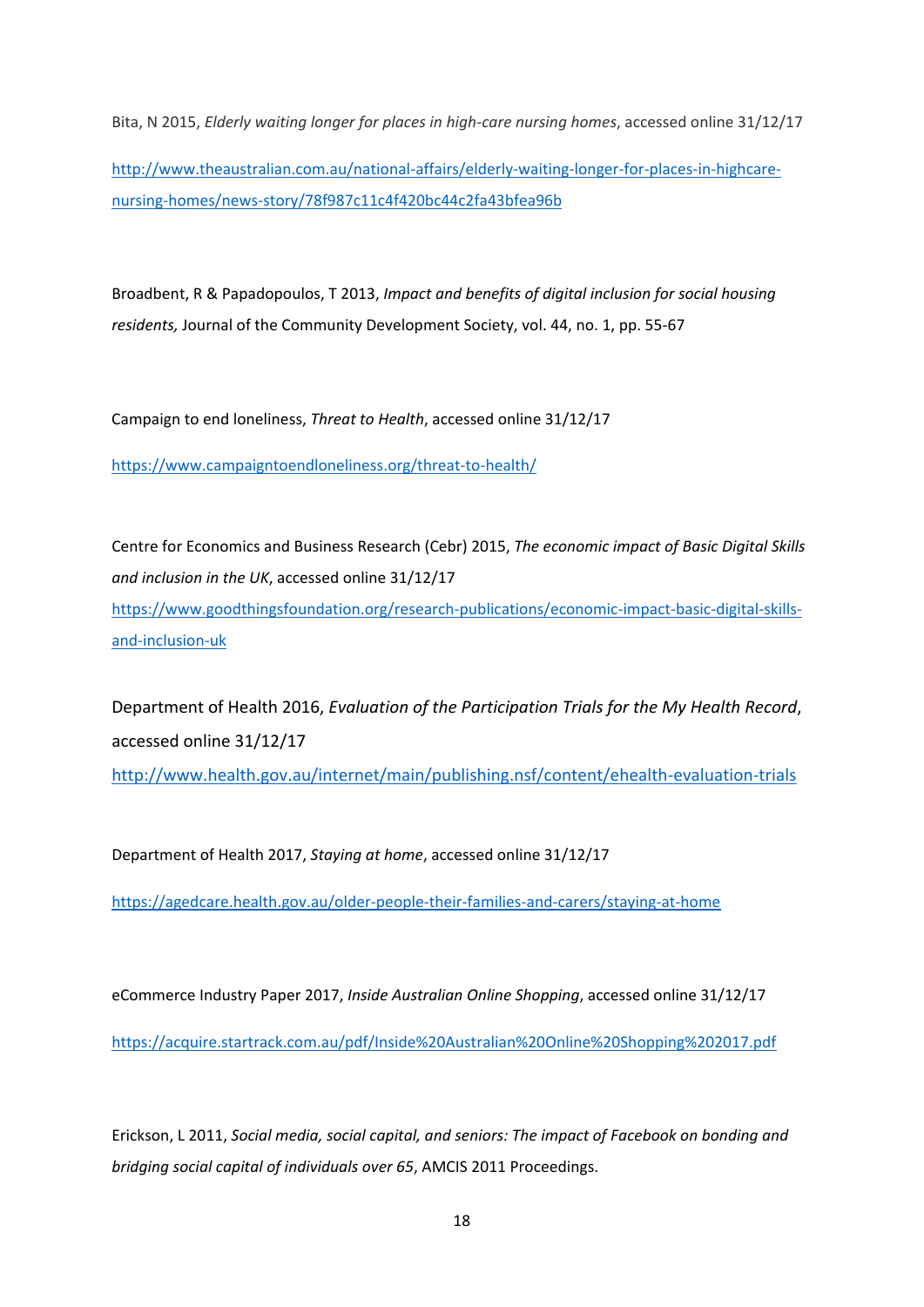Grubb, B 2015, *Long queues no more as NSW government launches Service NSW 'beat the queue' feature*, accessed online 31/12/17

http://www.smh.com.au/digital‐life/digital‐life‐news/long‐queues‐no‐more‐as‐nsw‐government‐ launches‐service‐nsw‐beat‐the‐queue‐feature‐20150504‐ggu4xf.html

Hall, A, Bernhardt, J, Dodd, V & Vollrath, M 2015, *The Digital Health Divide: Evaluating Online Health Information Access and Use Among Older Adults*, Health, Education & Behaviour, vol. 42 (2), pp. 202‐ 209

Hally‐Burton, C 2017, *Quantitative analysis of the social and economic benefits of Living Connected's services*, MGNT925, submitted 11 December 2017, University of Wollongong

Hill, R, Betts, L & Gardner, S 2015, *Older adults' experiences and perceptions of digital technology: (Dis)empowerment, wellbeing and inclusion*, Computers in Human Behaviour, vol. 48, pp. 415‐423

Lake, L 2017, *Social Media Marketing Benefits for Nonprofit Organizations*, accessed online 31/12/17 https://www.thebalance.com/nonprofit‐marketing‐social‐media‐2295346

McDougall, F, Matthews, F, Kvaal, K, Dewey, M & Brayne, C 2007, *Prevalence and symptomatology of depression in older people living in institutions in England and Wales*, Age and Ageing, vol. 36, pp. 562‐568

Meiners, N & Seeberger, B 2010, *Marketing to Senior Citizens: Challenges and Opportunities*, The Journal of Social, Political and Economic Studies, vol. 35, no. 3, pp. 293‐328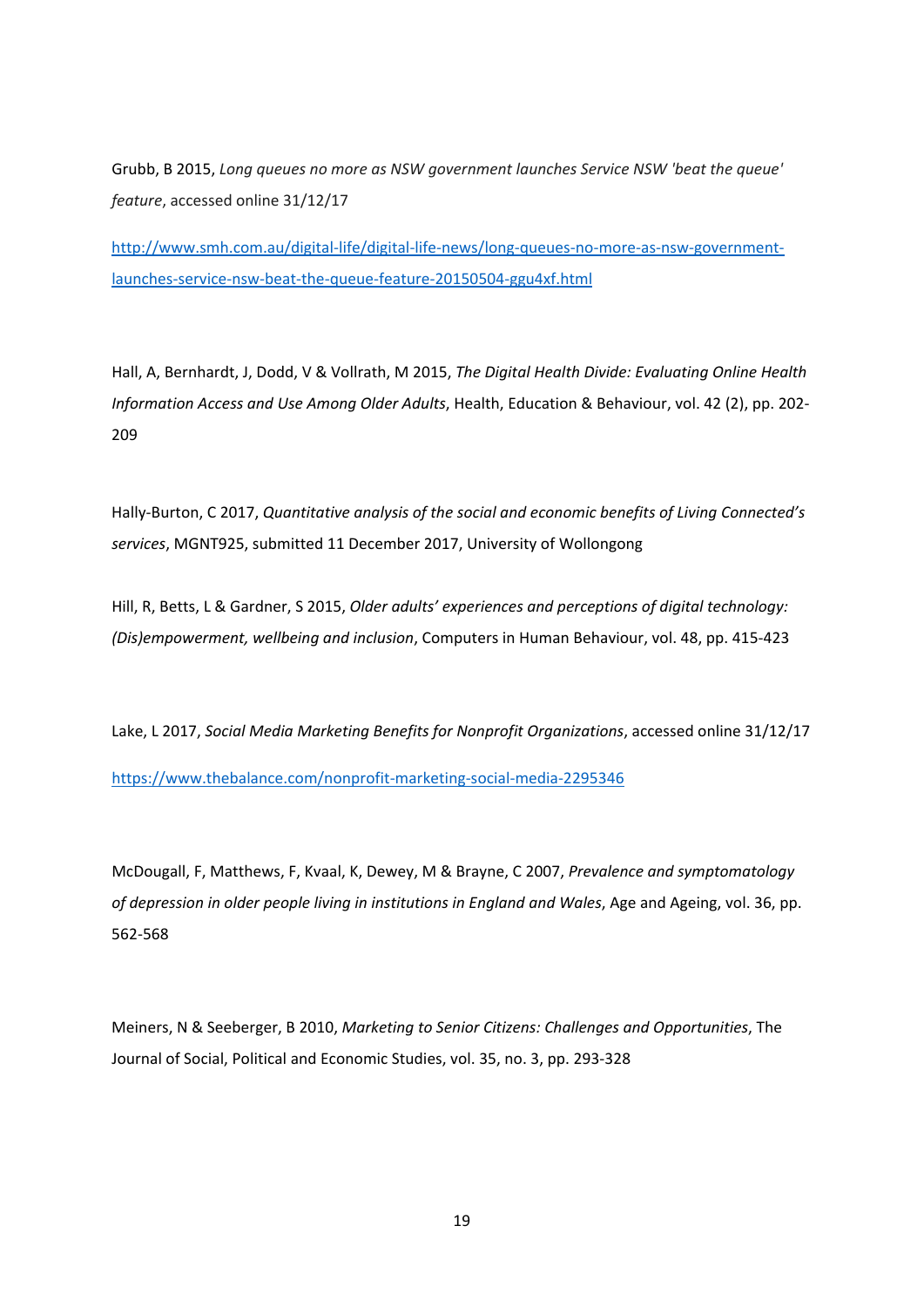Nascimento Ordonez, T, Sanches Yassuda, M & Cachioi, M 2011, *Elderly online: Effects of a digital inclusion program in cognitive performance*, Archives of Gerontology and Geriatrics, vol. 53, pp. 216‐ 219

National Seniors Productive Ageing Centre (NSPAC) 2011, *Older Australians and the Internet: Bridging the Digital Divide*, Australian Department of Health and Ageing

NAB business online 2016, *NAB Charitable Giving Index*, accessed online 31/12/17

https://business.nab.com.au/wp‐content/uploads/2016/04/NAB‐Charitable‐Giving‐Report‐ Feb2016.pdf

NAB news online 2014, *Online retail sales increase to \$15.25 billion, with older Australians leading growth*, accessed online 31/12/17

http://news.nab.com.au/online-retail-sales-increase-to-15-25-billion-with-older-australians-leadinggrowth-2/

Niehaves, B & Plattfaut, R 2014, *Internet adoption by the elderly: employing IS technology acceptance theories for understanding the age‐related digital divide*, European Journal of Information Systems, vol. 23, pp. 708‐726

Pearce, R 2017, *Budget 2017: Government prepares for My Health Record expansion*, accessed online 31/12/17

https://www.computerworld.com.au/article/618973/budget‐2017‐government‐prepares‐my‐ health-record-expansion/

Seniors Online 2016, *Ageing is everyone's business*, accessed online 31/12/17

www.seniorsonline.vic.gov.au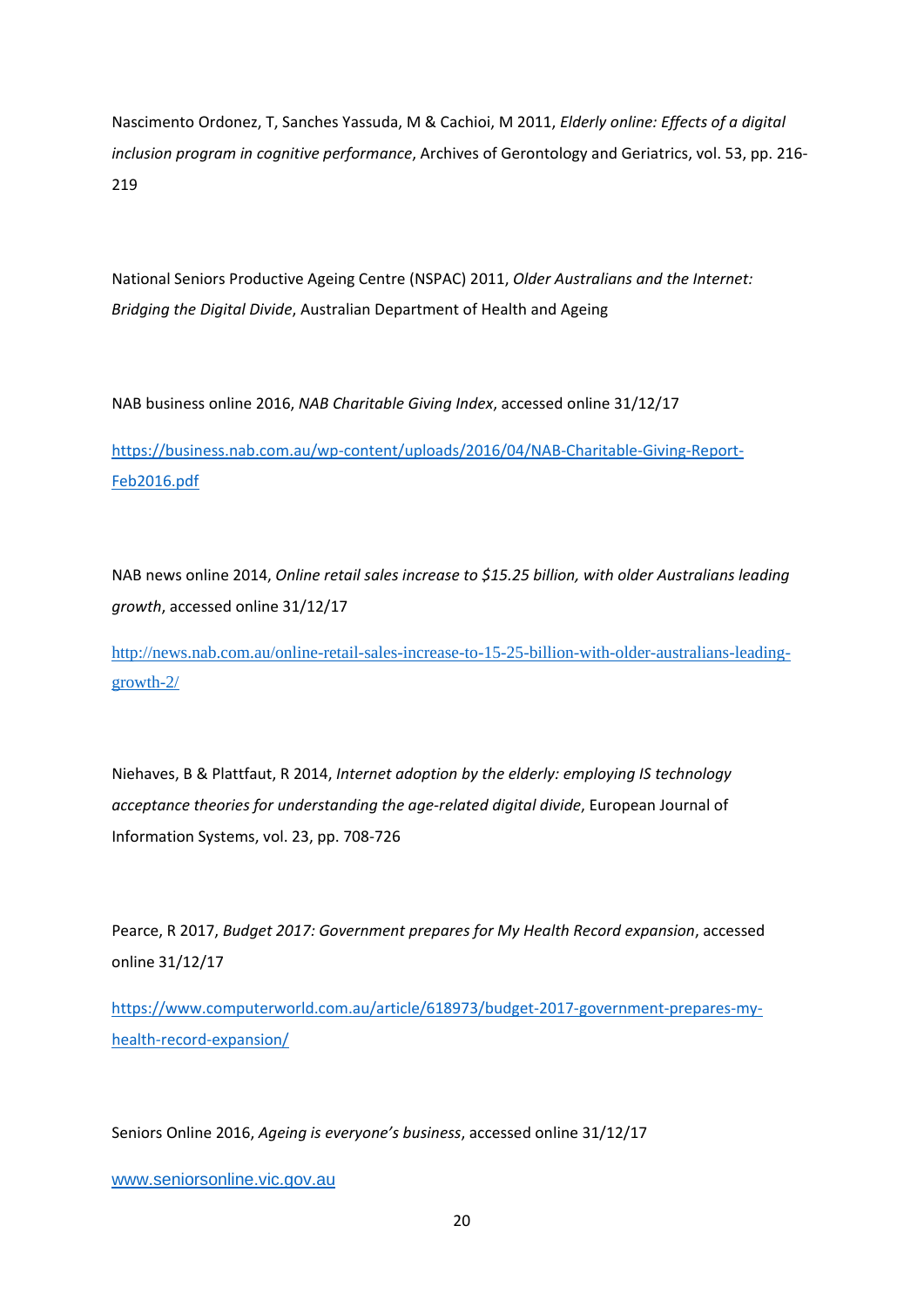Sensis Social Media Report 2017, accessed online 31/12/17

www.sensis.com.au/socialmediareport

Sundar, S, Oeldorf‐Hirsch, A, Nussbaum, J & Behr, R 2011, *Retirees on Facebook: Can online social networking enhance their health and wellness?*, Proceedings of the International Conference on Human Factors in Computing Systems, Vancouver Canada, pp. 2287‐2292

Tinder Foundation 2015, *The Health and Wellbeing of Unpaid Carers: Where Can Digital Skills and Community Support Add Value?*, accessed online 31/12/17 https://www.goodthingsfoundation.org/research‐publications/health‐and‐wellbeing‐unpaid‐carers

Tsai, H, Shillair, R, Cotten, S, Winstead, V & Yost, E 2015, *Getting Grandma Online: Are Tablets the Answer for Increasing Digital Inclusion for Older Adults in the U.S.?*, Educational Gerontology, vol. 41, pp. 695‐709

UK Online Centres 2008, *Economic benefits of digital inclusion: building the evidence,* accessed online 25/12/17

https://www.goodthingsfoundation.org/sites/default/files/researchpublications/economic\_benefits\_of\_digital\_inclusion\_building\_the\_evidence.pdf

Walton, P, Kop, T, Spriggs, D & Fitzgerald, B 2013, *A digital inclusion; Empowering all Australians*, Australian Journal of Telecommunications and the Digital Economy, vol. 1, no. 1, pp. 9.1‐9.17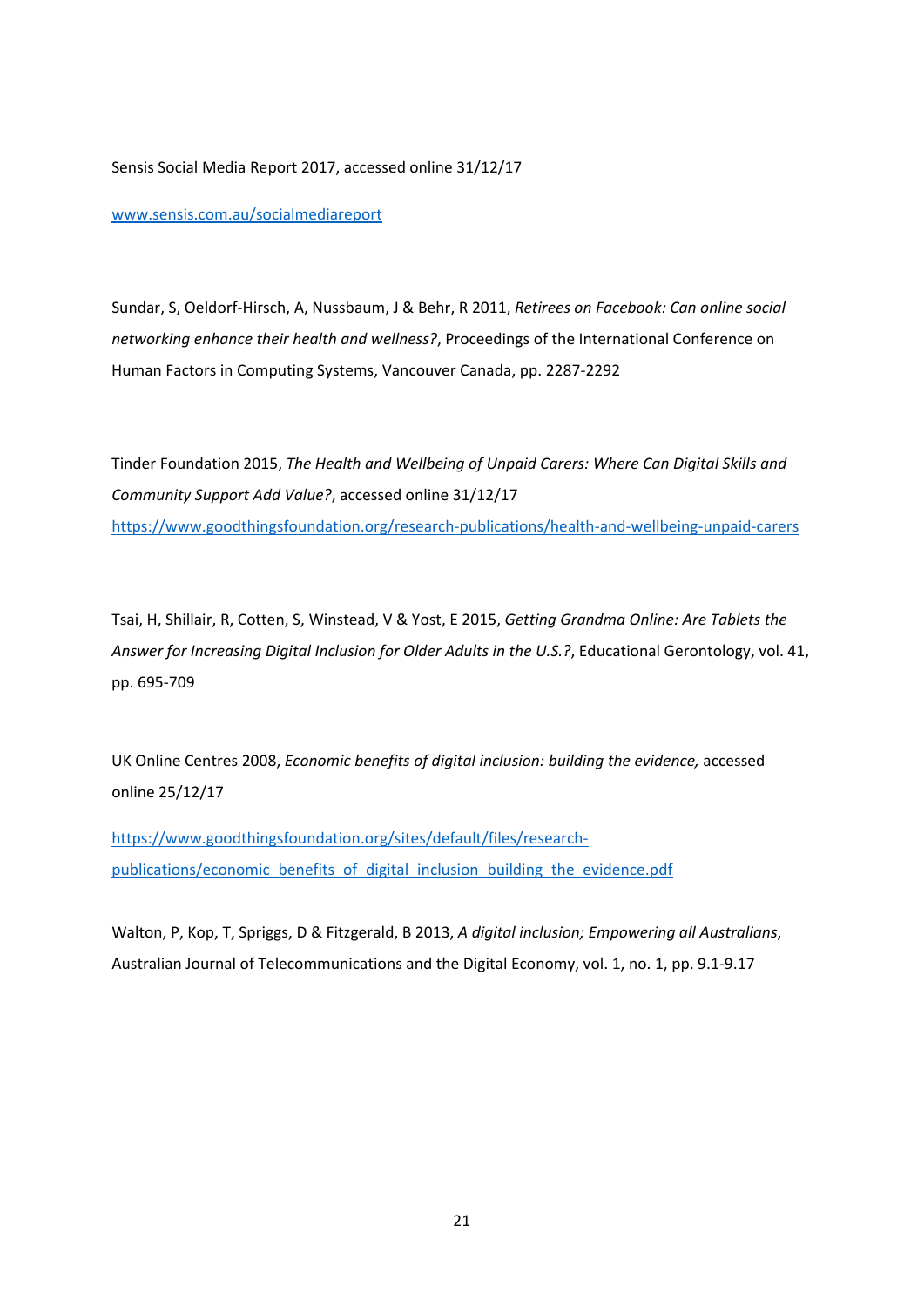#### 7Appendices

## Appendix A – Stakeholder Analysis

| Stakeholder     | Influence | Required<br>understanding | Interests                                                                    | Potential benefits of Living Connected services                                                                                                              |
|-----------------|-----------|---------------------------|------------------------------------------------------------------------------|--------------------------------------------------------------------------------------------------------------------------------------------------------------|
| Senior citizens | High      | High                      | Avoid exclusion from activities that are moving<br>towards digital offerings | Digital inclusion                                                                                                                                            |
|                 |           |                           | Better understanding of technology                                           | Education tailored to the needs of individuals                                                                                                               |
|                 |           |                           | Affordable learning services                                                 | Subsidised services, access to hardware for those who<br>cannot afford their own                                                                             |
|                 |           |                           | Ease of use                                                                  | Training provided at a pace that suits the ability of the<br>individual                                                                                      |
|                 |           |                           | Effective health management                                                  | Ability to utilise eHealth services makes it easier for<br>individuals to remain in control, get treated remotely<br>and potentially be healthier for longer |
|                 |           |                           |                                                                              | Access to online retail discounts due to ability to shop                                                                                                     |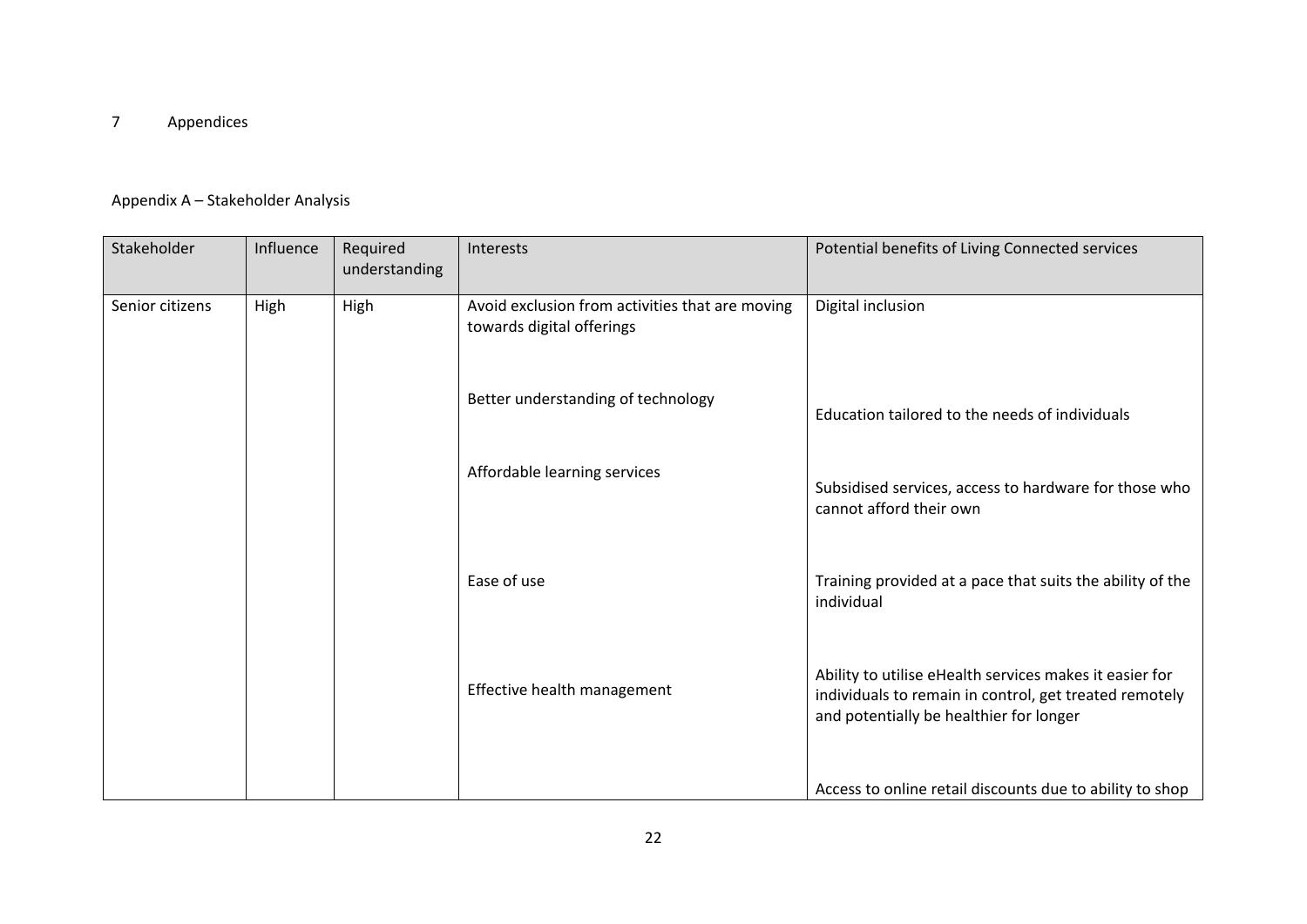|                                      |        |        | Retail value                                                              | around more                                                                                                                             |
|--------------------------------------|--------|--------|---------------------------------------------------------------------------|-----------------------------------------------------------------------------------------------------------------------------------------|
|                                      |        |        | Social engagement                                                         | Social networking can reduce loneliness which leads<br>to depression                                                                    |
| Public sector and<br>not-for-profits | High   | Medium | Reduce strain on physical service centres                                 | Basic service requests can be handled by seniors<br>themselves online                                                                   |
|                                      |        |        | Better accessibility to aged care facilities for<br>those that require it | Shorter wait periods for aged care facilities due to<br>decreased demand from increased senior<br>independence                          |
|                                      |        |        | Reduce spending on public health                                          | Improved health of seniors due to utilisation of<br>eHealth services resulting in a reduction in demand<br>for public health facilities |
|                                      |        |        | Reduce welfare payments for full time carers                              | Decreased dependence on care from family members<br>makes carers more productive members of society                                     |
|                                      |        |        | Better communication channels                                             | Social media provides a platform for connection with<br>supporters, improving communication, access to<br>fundraising efforts etc.      |
| Private enterprise                   | Medium | Medium | Increased revenue                                                         | An increase in online senior citizens translates to<br>increased opportunity to expand market share of                                  |